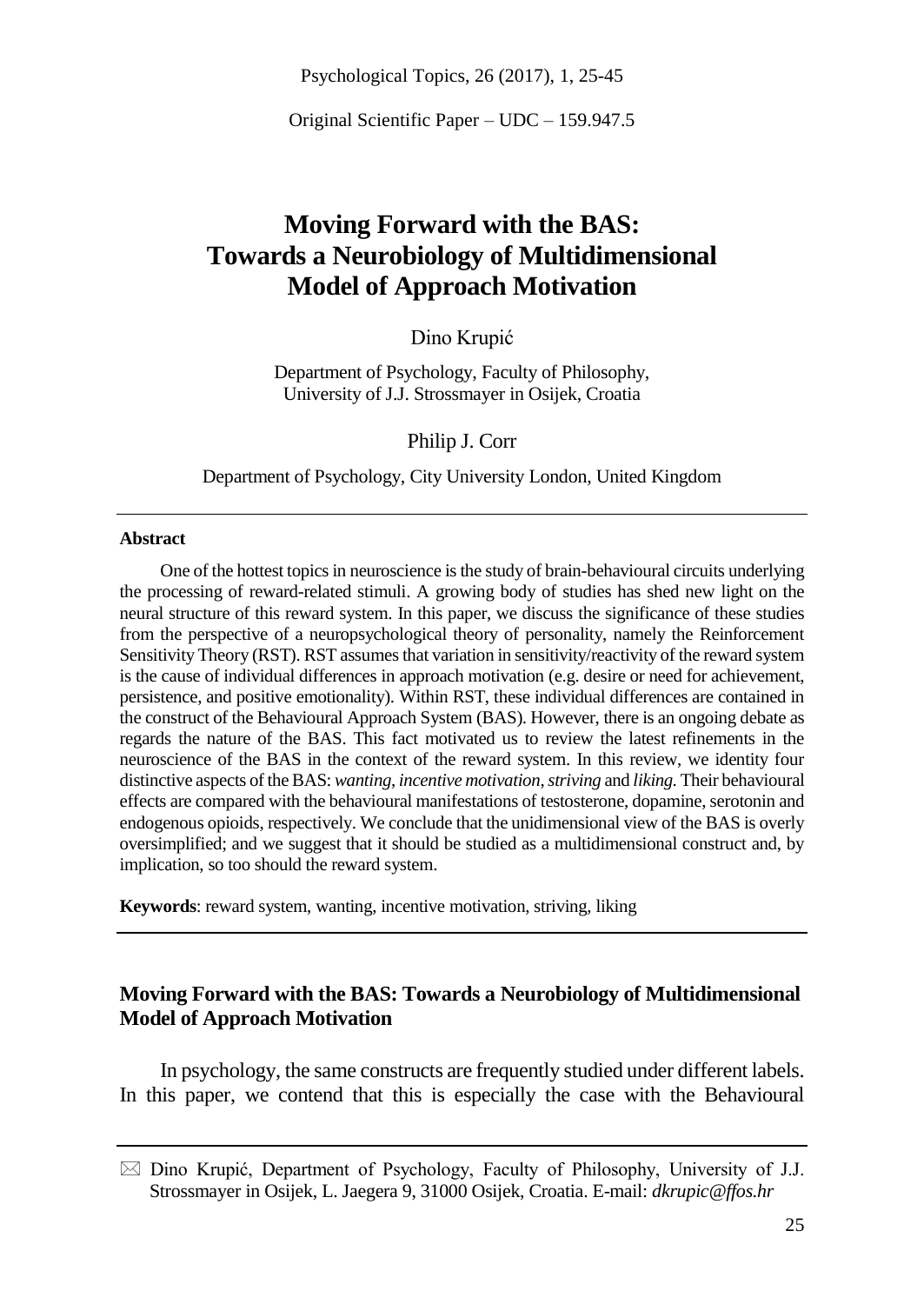Approach System (BAS) and, the more general, reward system. On the one hand, the reinforcement sensitivity theory (RST) of personality focuses on the importance of individual differences of the BAS in the prediction of approach behaviour, emotion and cognition. On the other hand, the reward system is frequently studied within a neuroscience framework that aims to find the neural and biological correlates of approach motivation. Even though the BAS and the reward system are studied by different methods and scientific agendas, they may be seen to be highly complementary. After more than two decades of study of the BAS and the reward system, largely in isolation from each another, we argue that the time has come to attempt to unite these fields. To this end, we review the relevant literature; specifically, we have two main aims. First, to introduce the terminology that would ease the theoretical integration of the BAS and the reward system. Secondly, to provide directions for the further study of the neurobiology of the BAS, which we anticipate should also open up new research topics in the study of the reward system.

The BAS (in terms of brain activity) and the reward system represent endophenotypes of personality. This is evident in Penke, Denissen, and Miller's (2007) evolutionary framework for the study of personality psychology which recognises four distinct levels. First, the genetic level explains the role of alleles that are responsible for psychological mechanisms on the second endophenotypic level (e.g. reward system). These mechanisms underlie personality traits on the third, dispositional, level (e.g. the scores on the BAS scale). The adaptiveness of these dispositions (i.e. personality traits) are studied on the fourth, adaptive, level (e.g. resource acquisition strategy, reproductive effort). This adaptiveness of dispositions highly depends on environmental conditions (i.e. the particular personality trait can have different level of adaptiveness in different environmental circumstances). Out of these four layers, the dispositional level is the most frequently studied in psychology. In a typical personality study, traits are correlated with other personality traits or social, emotional and behavioural criteria. These data tell us a lot about the importance of personality traits, but do not tell us much about the traits themselves. The reward system and BAS correspond to the second (endophenotypic) and third (dispositional level), respectively. The scores on the BAS scales (dispositional level) represent the manifestation of the brain activity (endophenotypic level). Although the boundaries between these levels is fuzzy, as long as the BAS is measured by selfreport instruments, it should continue to be studied at the third, dispositional, level.

Our review is organized into three sections. First, we introduce the reward system and the BAS. Then, we review the literature supporting the idea that existing BAS measures reflect individual differences in activity of the reward system. Third, we review each of the BAS processes within a biobehavioural perspective. In conclusion, we summarize the characteristics of each BAS process in order to arrive at an agenda for the future study of, what we claim to be, a multidimensional BAS and, by extension, a multidimensional reward system.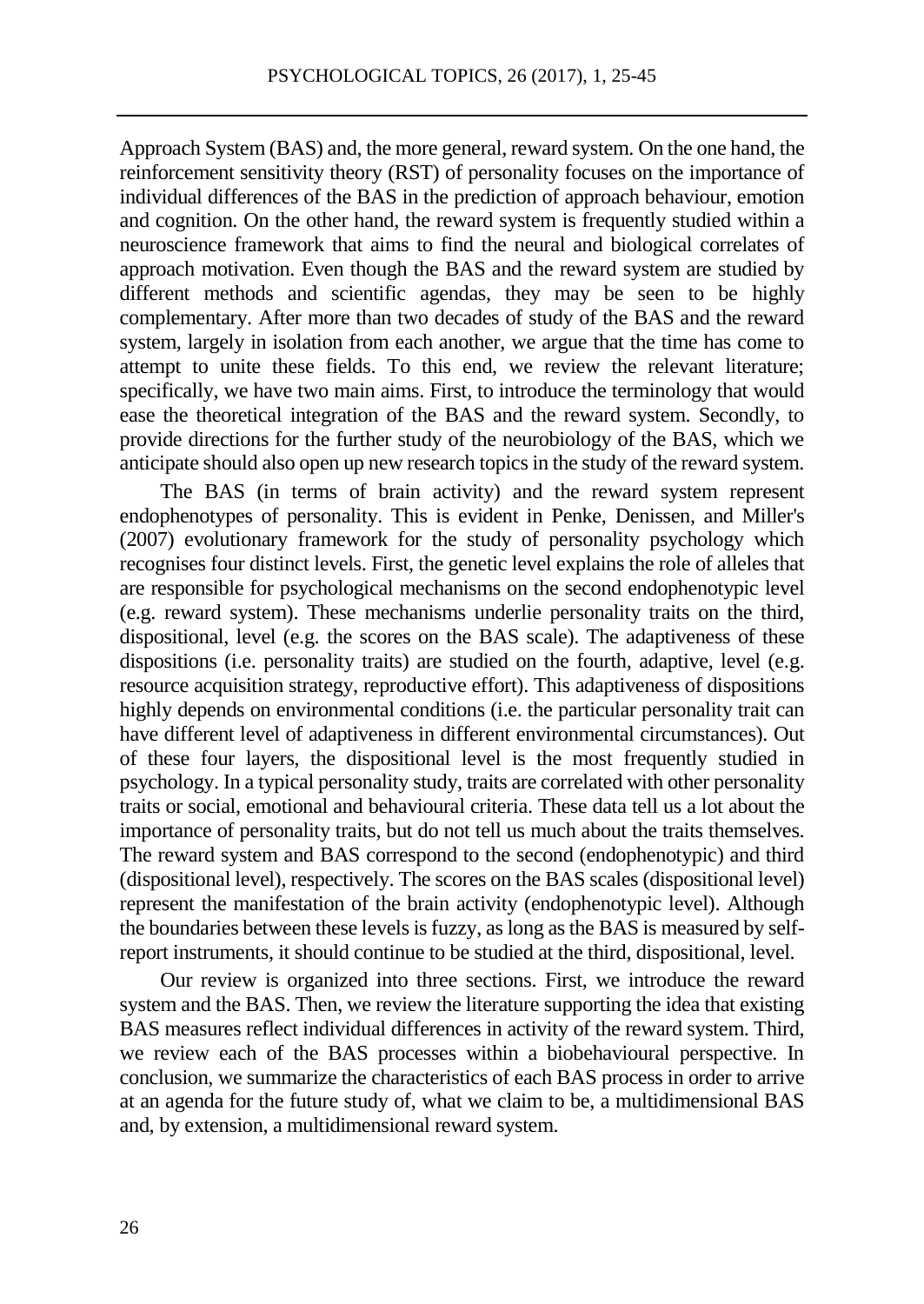# *The Reward System*

Berridge and Robinson (2003) introduced three components of reward system: *learning*, *liking*, and *wanting*. Since the learning component is out of the scope of this paper, we focus only on the wanting and liking components. Wanting represents the motivation to achieve goals, whereas liking reflects affective or emotional aspect of the reward system. Put simply, wanting is necessary for attaining a reward, while liking reflects the reaction on receiving the desired reward. In this literature, wanting is dominantly related to dopaminergic functioning, whereas liking is more related to the opioidergic system.

The evolutionary relevance of the reward system resides in enhancing chances for survival and reproduction. This system directs behaviours toward evolutionarily important resources, such as food, social status, and mates. Enjoying or consuming these resources are followed by the subjective experience of pleasure; and, in the longer term, this system is essential for a normal sense of wellbeing (Berridge  $\&$ Kringelbach, 2013). The importance of the reward system in normal functioning is the most obviously reflected in consequences of its impairment. Reward Deficiency Syndrome (RDS) refers to an insufficiency of usual feelings of satisfaction, which is a consequence of a low level of dopaminergic and opioidergic neurotransmission (Blum, Cull, Braverman, & Comings, 1996; Blum et al., 2000). For instance, the RDS has been found to relate to severe problems in normal functioning, such as drug abuse and overeating (Blum, Gardner, Oscar-Berman, & Gold, 2012), anhedonia (Wise, 2008), depression (Naranjo, Tremblay, & Busto, 2001), and schizophrenia (Heinz, Schmidt, & Reischies, 1994).

# *The BAS*

The BAS is an underlying neuropsychological mechanism that reflects the cause of individual differences in approach-related personality traits, such as extraversion and impulsivity (Gray & McNaughton, 2003). Its primary function is to move the animal up the temporo-spatial gradient, from a start state (e.g. the idea of, or the physical distance to a source of food), towards the final biological reinforcer (e.g. consumption of food) (Corr, 2013; Corr & Krupić, 2017). Deficits in the BAS are related to bipolar disorder (e.g. Alloy et al., 2012), mania (Carver & Johnson, 2009), drug abuse (Hundt, Kimbrel, Mitchell, & Nelson-Gray, 2008), and other problems similar to the dysfunctions of the RDS (see above).

The author of the original version of the theory, Jeffrey Gray, postulated that the BAS acts as a unified system (Gray, 1982). After the revision of the theory (Gray & McNaughton, 2003), Corr (2008) developed a framework to study the BAS as a multidimensional construct. He argued that moving along the temporo-spatial gradient to the final biological reinforcer demands some form of "subgoal scaffolding", which entail the following processes: (a) identification of the biological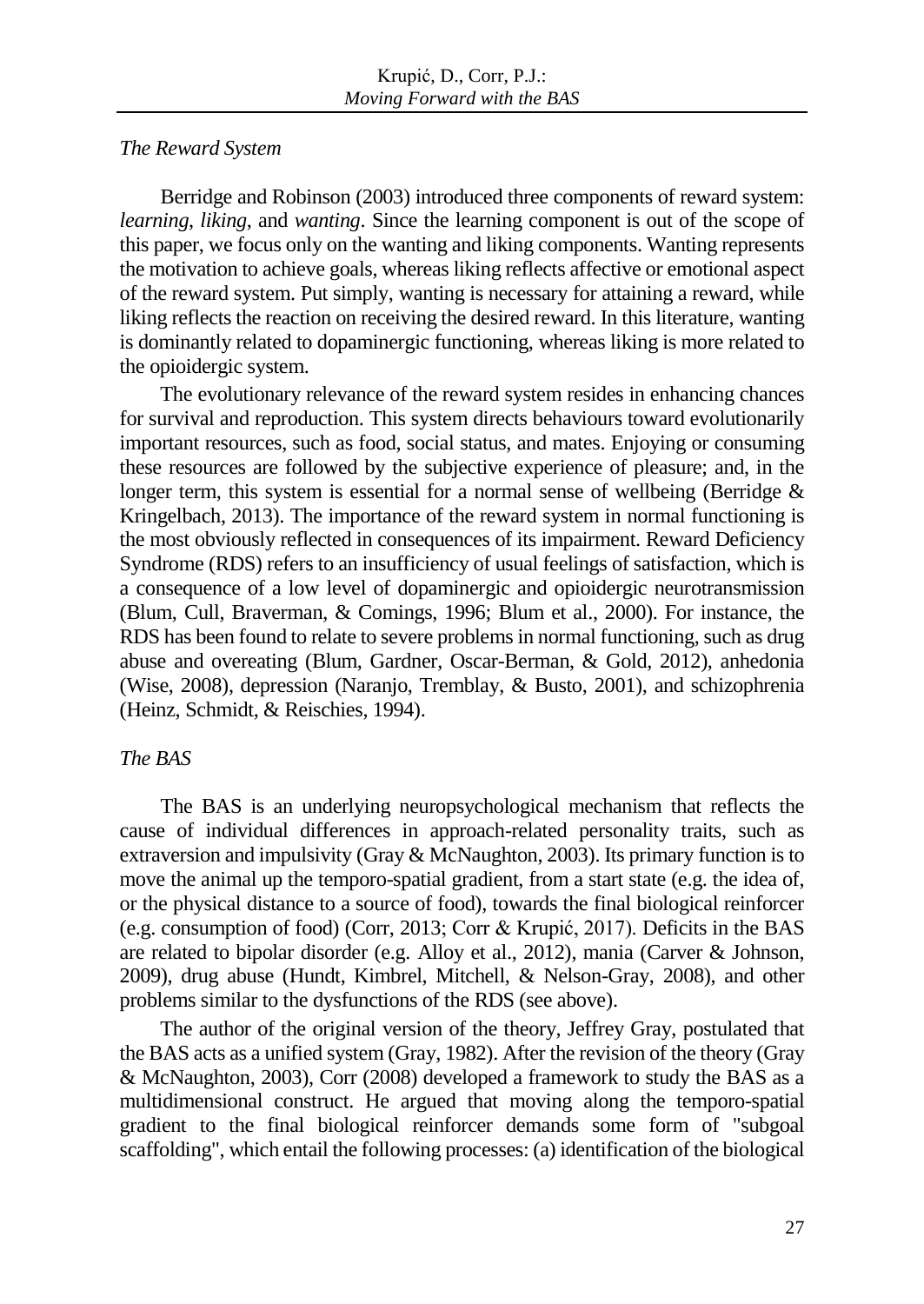reinforcer; (b) planning behaviour; and (c) execution of the plan. This approach behaviour entails a series of subprocesses, some of which oppose each other (Corr, 2013; Corr & Cooper, 2016; Corr & Krupić, 2017). In spite of a growing body of evidence favouring this multidimensional conceptualisation, researchers worldwide have tended to overlook the importance of this differentiation of BAS processes. As we argue later, these subprocesses are most likely related to different neurotransmitter systems. As such, ignoring the differences between the BAS processes represent an oversimplification of the construct, which may account for the inconsistencies found in the RST literature.

#### **The BAS – Individual Differences in Reward System Activity**

The neuroscientific study of the reward system is based on controlled laboratory settings. Specifically, the aim is to depict the brain-behavioural mechanisms responsible for the psychological functioning of the reward system. However, the use of neuroscientific methodology in real life contexts has practical limitations and, thus, possesses limited external validity. For instance, neuroimaging tools are not suitable for studies on larger samples that are a requirement for correlational studies. In addition, in order to measure (e.g. EEG brain activity) in a real life situation, a non-invasive mobile instrument would be required that did not interfere with participants' behaviour. Therefore, in comparison to neuroimaging, personality questionnaires are much more appropriate instruments for studies examining the relevance of the reward system in everyday situations. But, currently, there are no self-report measures of individual differences in the reward system. Here, we suggest that BAS scales may be sufficient to fill this gap.

However, theoretical integration of the BAS with the reward system is not straightforward. We argue, this is especially the case because both the BAS and reward system are multidimensional constructs, which renders a mapping of one to the other much more complex than one based on a unidimensional notion.

### *Distinguishing the BAS Scales*

Besides theoretical considerations, there are measurement issues that need to be carefully considered. Currently, there are several viable operationalisations of the BAS (for a detailed discussion see Corr, 2016; Krupić, Corr, Ručević, Križanić, & Gračanin, 2016; Walker & Jackson, 2017). For the purpose of this paper, we review the group of the most recently published and the most widely used BAS measures. To ease understanding of these BAS scales, in Table 1 we provide representative items for each scale.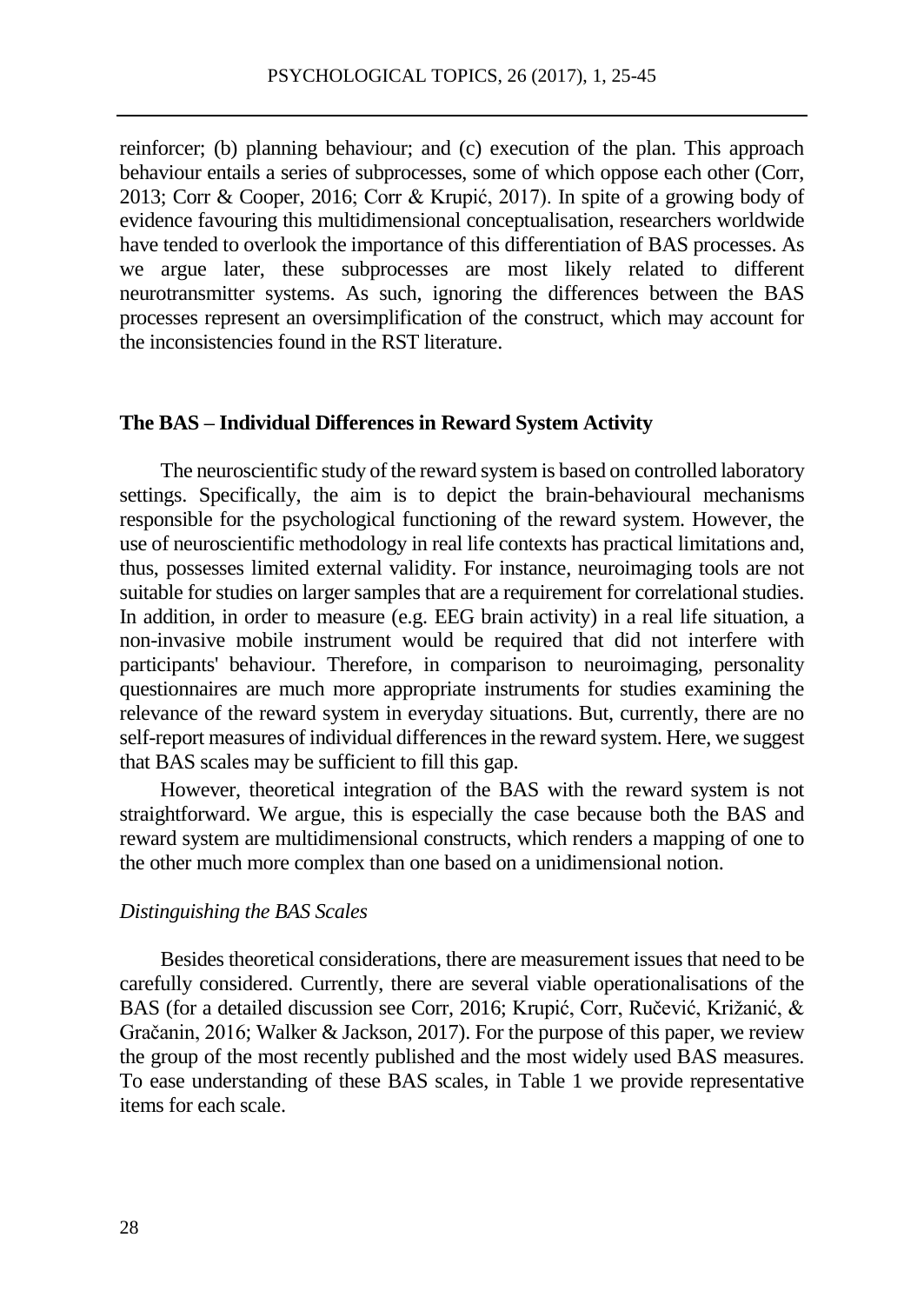| <b>Ouestionnaire</b>                                                               | Item example                                           |  |  |  |
|------------------------------------------------------------------------------------|--------------------------------------------------------|--|--|--|
| The BIS/BAS Scales (Carver & White, 1994)                                          |                                                        |  |  |  |
| Drive                                                                              | When I want something, I usually go all-out to get it. |  |  |  |
| Fun Seeking                                                                        | I crave excitement and new sensations.                 |  |  |  |
| <b>Reward Responsiveness</b>                                                       | When I get something I want, I feel excited and        |  |  |  |
|                                                                                    | energized.                                             |  |  |  |
| Sensitivity to Punishment Sensitivity to Reward (SPSRQ; Torrubia et al., 2001)     |                                                        |  |  |  |
| Sensitivity to Reward                                                              | Do you often do things to be praised?                  |  |  |  |
| Jackson 5 (J5) (Jackson, 2009)                                                     |                                                        |  |  |  |
| <b>BAS</b>                                                                         | I like to do things which are new and different.       |  |  |  |
| Reinforcement Sensitivity Questionnaire (RSQ; Smederevac et al., 2014)             |                                                        |  |  |  |
| <b>BAS</b>                                                                         | I readily accept new and exciting situations.          |  |  |  |
| Reuter-Montag's Revised Reinforcement Sensitivity Theory Questionnaire (rRST-Q;    |                                                        |  |  |  |
| <b>Reuter et al., 2015)</b>                                                        |                                                        |  |  |  |
| <b>BAS</b>                                                                         | Most of the time I have a thirst for action.           |  |  |  |
| Reinforcement Sensitivity Theory Personality Questionnaire (RST-PQ; Corr & Cooper, |                                                        |  |  |  |
| 2016)                                                                              |                                                        |  |  |  |
| <b>Reward Interest</b>                                                             | I regularly try new activities just to see if I enjoy  |  |  |  |
|                                                                                    | them.                                                  |  |  |  |
| <b>Goal Drive Persistence</b>                                                      | I will actively put plans in place to accomplish goals |  |  |  |
|                                                                                    | <i>in my life.</i>                                     |  |  |  |
| <b>Reward Reactivity</b>                                                           | I get a special thrill when I am praised for           |  |  |  |
|                                                                                    | something I've done well.                              |  |  |  |
| Impulsivity                                                                        | If I see something I want, I act straight away.        |  |  |  |

#### Table 1. *Item Example for the BAS Scales*

Generally, there were two broad approaches to defining the BAS. The first group of questionnaires contain a unidimensional perspective. Sensitivity to Reward (SR) within the Sensitivity to Punishment Sensitivity to Reward Questionnaire (Torrubia, Ávila, Moltó, & Caseras, 2001) assumes impulsivity to represent the BAS personality trait. It is conceptualised upon original RST, with impulsivity correlating positively with both neuroticism and extraversion (Gray, 1982). This questionnaire has been widely used in the RST literature. In the original version, it contains 24 dichotomous items, and ten in the short version (Aluja & Blanch, 2011). Several years later, Jackson (2009) introduced the Jackson-5 questionnaire. His BAS scale contains six items, answered on five-point Likert scale. It was designed upon revised RST and conceptualized more similarly to extraversion. Still another instrument, the Reinforcement Sensitivity Questionnaire (RSQ), operationalised the BAS as sensitivity to signals of reward (closely related to impulsivity), and openness to new and exciting situations (Smederevac, Mitrović, Čolović, & Nikolašević, 2014). Finally, Reuter, Cooper, Smillie, Markett, & Montag's (2015) BAS scale contains item measuring approach and goal-directed behaviour, with high scorers described as bold, adventurous, showing higher energy and drive when approaching appetitive stimuli.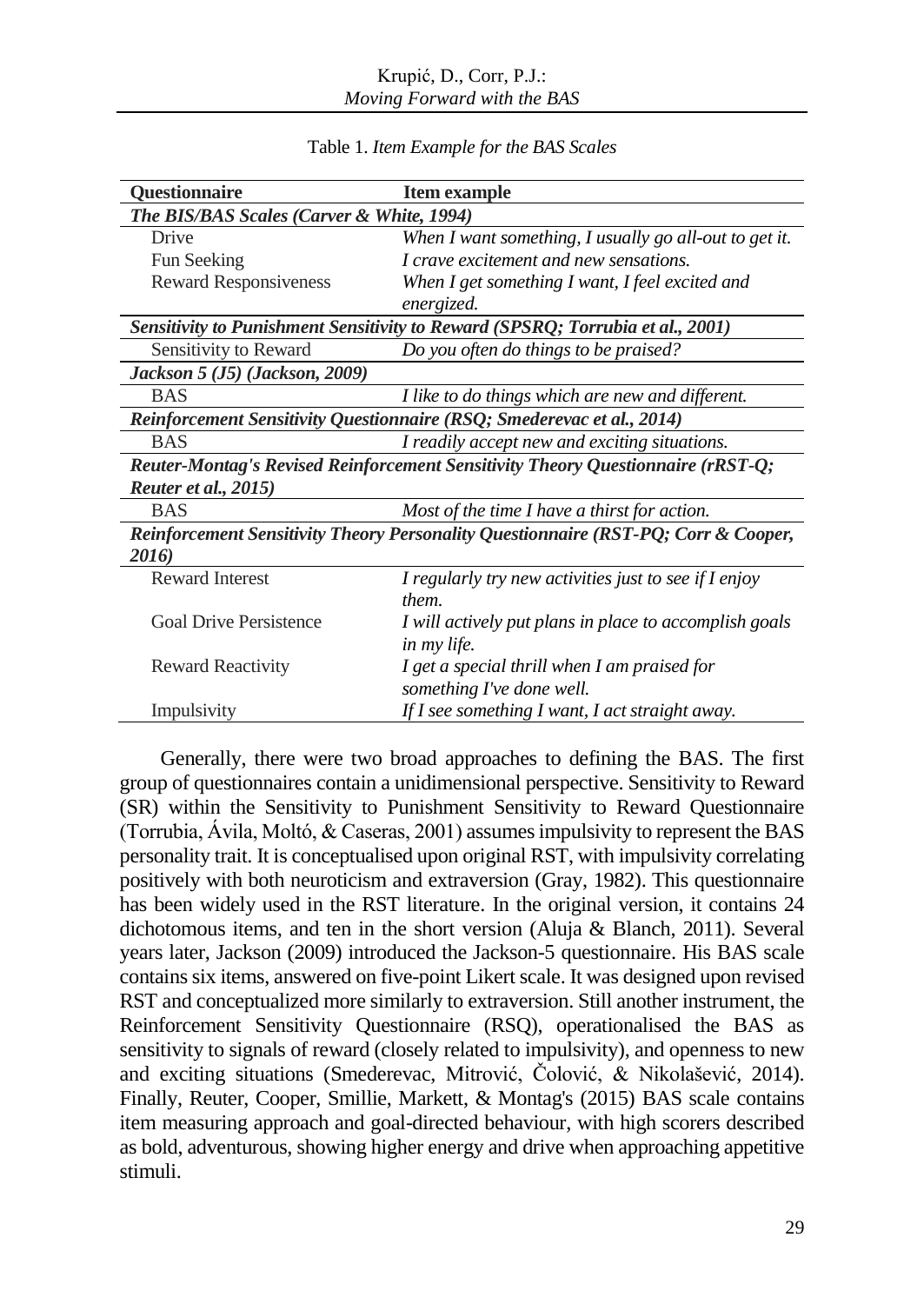The second group of BAS scales conform to a multidimensional view of the BAS. They comprise the BIS/BAS Scales (Carver & White, 1994) and Reinforcement Sensitivity Theory – Personality Questionnaire (RST-PQ, Corr & Cooper, 2016). The BIS/BAS Scales contain three BAS related subscales: Drive, Fun Seeking and Reward Responsiveness. The Drive contains items reflecting persistence in pursuit of the desired goal; Fun Seeking reflects a desire for new rewards and willingness to approach them at the spur of the moment; and Reward Responsiveness focuses on positive reactions on the occurrence of the reward (Carver & White, 1994). Drive and Reward Responsiveness correlate more with extraversion, whereas the Fun Seeking correlates more strongly with impulsivity than extraversion (Smillie, Jackson, & Dalgleish, 2006). The latest published RST questionnaire, the RST-PQ (Corr & Cooper, 2016), separates the BAS into four interrelated processes. Reward Interest represent the first stage of approach motivation: it reflects the search for new rewards. Goal-Drive Persistence measures persistence in achieving desired goals. Reward Reactivity measures emotional reactivity to reward. Impulsivity reflects fast reactions at the final stage of capturing the reinforcer.

### *Setting the Terminology for Theoretical Integration*

As stated at the beginning of this paper, often the same constructs are studied under different labels. In order to integrate neuroscientific findings of the reward system with the neuropsychological study of the BAS, in this section, we offer a new terminology, which fosters theoretical integration.

The above-mentioned operational definitions of the BAS scales indicate conceptual differences among them. However, the majority of RST research studies continue to treat these scales as if they measured the same underlying construct. In order to systemize the state of art in the RST literature, Krupić, Corr et al. (2016) examined convergent validity of five of the most frequently used RST questionnaires. The results of a confirmatory factor analysis classified the BAS scales from the five questionnaires into four groups: wanting, striving, liking, and capturing – these constructs parallel the BAS factors in the RST-PQ. But, these labels are not used in this article: we introduce new labels in order to conform to the most recent developments in the field of motivation. The labels *wanting and incentive motivation* will be used instead to represent capturing and wanting from the Krupić, Corr et al. (2016), respectively. On the other hand, the labels *striving* and *liking*  remain the same as in Krupić, Corr et al. (2016) (see Table 2 for clarification). In order to avoid confusion in the following text, since we discuss the same-name constructs from different models that do not have the same operational definition, we denote Berridge & Robinson's (2003) labels as 'wanting' and 'liking', whereas the new terminology introduced in this paper has them written in italics; *wanting*, *incentive motivation*, *striving* and *liking*.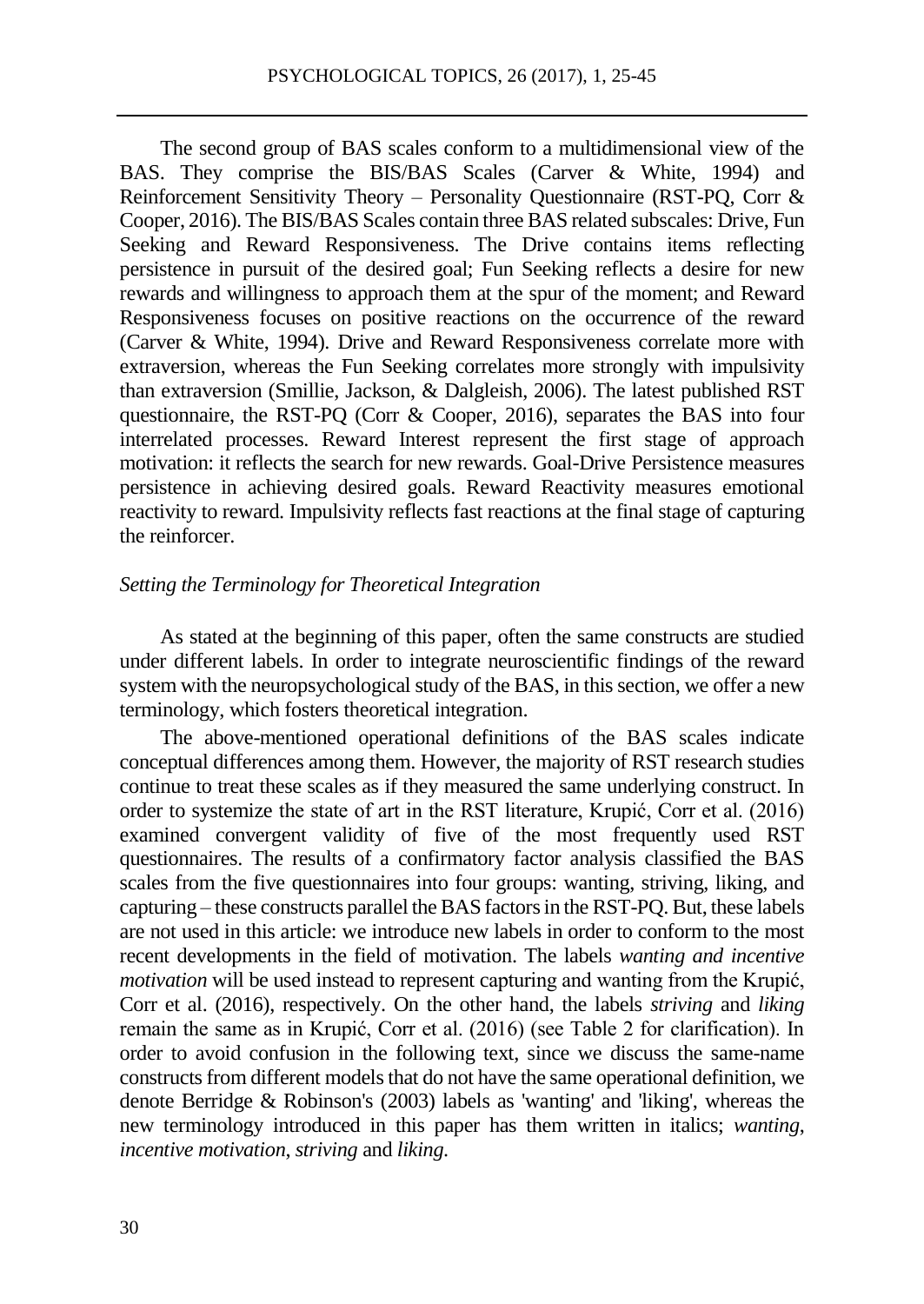| <b>BAS</b><br>process                       | <b>Scales</b>                                        | <b>Description</b>                                    | <b>Dominant</b><br>neurotransmitter | <b>Big five</b><br>correlates                                   |
|---------------------------------------------|------------------------------------------------------|-------------------------------------------------------|-------------------------------------|-----------------------------------------------------------------|
| <b>Wanting</b><br>(capturing)               | SR, Impulsivity<br>and Fun<br>Seeking*               | Desire to<br>possess<br>resources                     | Testosterone                        | Extraversion.<br>Agreeableness (-) and<br>Conscientiousness (-) |
| <i>Incentive</i><br>motivation<br>(wanting) | BAS-RSQ,<br>BAS-J5 and<br><b>Reward Interest</b>     | <b>Identification</b><br>and seeking<br>new resources | Dopamine                            | Openness and<br>Extraversion                                    |
| <b>Striving</b><br>(striving)               | Drive and<br>Goal/Drive<br>Persistence               | Investing<br>effort in goal-<br>achievement           | Serotonin                           | Conscientiousness<br>and Extraversion                           |
| Liking<br>(liking)                          | Reward<br>Responsiveness<br>and Reward<br>Reactivity | Reactions to<br>receiving a<br>reward                 | Endogenous<br>opiates               | Extraversion and<br>Agreeableness                               |

Table 2. *Summary of the BAS Processes and Terminology Clarification*

*\*Note:* To ease comprehension of the relabelling of descriptive terms of BAS processes, former labels from Krupić, Corr et al. (2016) are placed in brackets. In addition, Berridge and Robinson's (2003) labels 'wanting' and 'liking' corresponds to the definition of *incentive motivation* and *liking,* respectively; \*Fun Seeking only partially represents of the *wanting* BAS process due to its too narrow content.

The purpose of these new labels is to provide a fine distinction of these intertwined processes. 'Wanting' and 'liking' are the most recognised components of the reward system, while *striving and incentive motivation* are less studied. In addition, neuroscience studies do not have a clear terminology for separating 'wanting' and 'incentive motivation'(e.g. Berridge & Robinson, 2003, 2016), whereas we here want to emphasize their differences: having wishes (*wanting*) and taking action to attain those wishes (*incentive motivation*). In a recent paper calling for the general theory of motivation, Baumeister (2015) emphasized the importance of differentiation between *wanting* and doing (i.e. *incentive motivation*): *Wanting* without doing is no more than a wishful thinking - without subsequent processes, it is not sufficient to achieve the desired resource. In order to attain the resource, one must take necessary actions. Thus, *wanting* and *incentive motivation* needs to be terminologically distinguished, since they obviously represent different processes within reward system.

## **Neurotransmitters and Reward Processes**

In this section, we review the similarities in the workings of basic neurobiological systems and the BAS scales. Namely, dopamine is not the only neurotransmitter related to the workings of reward system. Recent studies have shown the importance also of testosterone, serotonin, and opioids neurotransmitters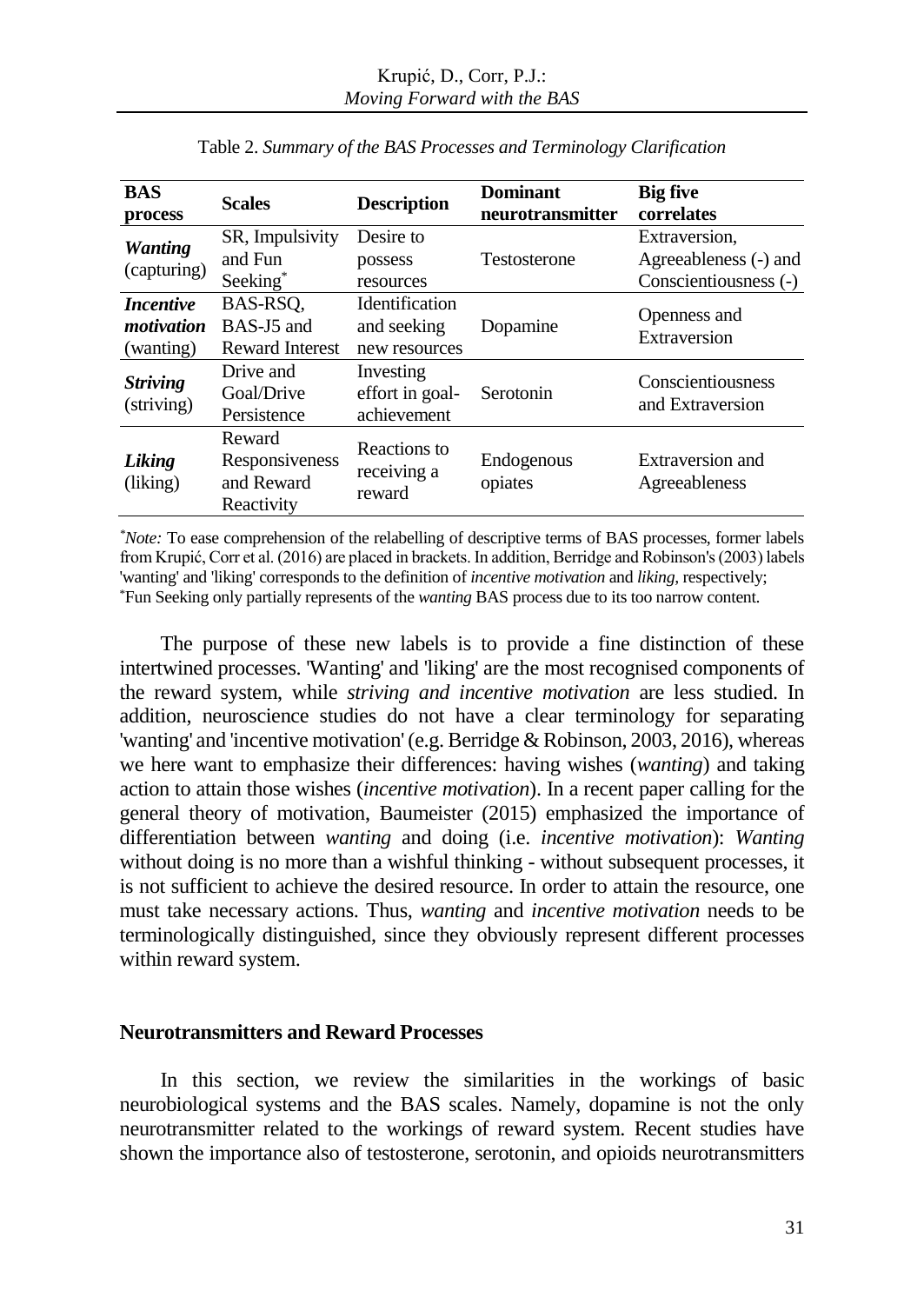in reward processing. As discussed below, the behavioural manifestation of these four transmitters highly correspond to the four descriptive labels of the BAS scales, *wanting, incentive motivation, striving* and *liking,* respectively.

#### *Wanting and Testosterone*

*Wanting* can be described as the agentic part of extraversion (Morrone-Strupinsky & Depue, 2004). Individuals high on *wanting* are highly ambitious and desire more resources. The BAS scales representing *wanting* are the SR and RST-PQ Impulsivity, and partly Fun Seeking. These scales correlate positively with extraversion, and negatively with conscientiousness, whereas the SR and Fun Seeking additionally correlate negatively with agreeableness (Corr & Cooper, 2016; Mitchell et al., 2007; Segarra, Poy, López, & Moltó, 2014). Contrary to Krupić, Corr et al. (2016), where Fun Seeking did not fit into this category, some studies show that it represents a form of impulsivity (e.g. Smillie et al., 2006). Items in Fun Seeking reflect the readiness and willingness to obtain or consume reward resources, just as the SR and Impulsivity-RST-PQ. The problem with Fun Seeking is that it focuses on seeking for entertainment, while the other two scales capture a broader description of impulsivity. Hence, because of its narrow content validity, Fun Seeking may be assumed to be only partly a representative of this group of the BAS scales.

The available literature suggests testosterone is a key neurotransmitter of *wanting*. Here, we present three key findings that suggest the direct relationship between testosterone and *wanting*: neurobiological studies of the SR; dominance and status seeking; and antisocial tendencies interpreted as an aspect of fast lifestyle within life history theory (LHT).

## *Testosterone and the SR*

Currently, only two studies serve as evidence of the direct relationship of *wanting* and testosterone. They both used only the SR in the studies - it has been much more used than the recently published RST-PQ Impulsivity. Lombardo et al. (2012) showed that increased level of testosterone is followed by the increase of behavioural approach tendencies (measured by SR) on positive valenced cues by biasing caudate, putamen, and nucleus accumbens. Similarly, Yildirim and Derksen (2012) reported that high fetal/circulating testosterone plays an important role in maturation and functionality of mesolimbic dopaminergic circuitry and right orbitofrontal cortex that are important areas of reward system. In addition, they related testosterone to low social sensitivity, and dampened regulation of strong motivational/emotional processes. On contrary, studies examining the relation between testosterone and the BAS scales using the BIS/BAS Scales did not find any relationship (e.g. Hermans et al., 2010), which might be due to the problem of too narrow content of the Fun Seeking scale. This clearly demonstrates the importance of using all the four types of the BAS scales in RST studies.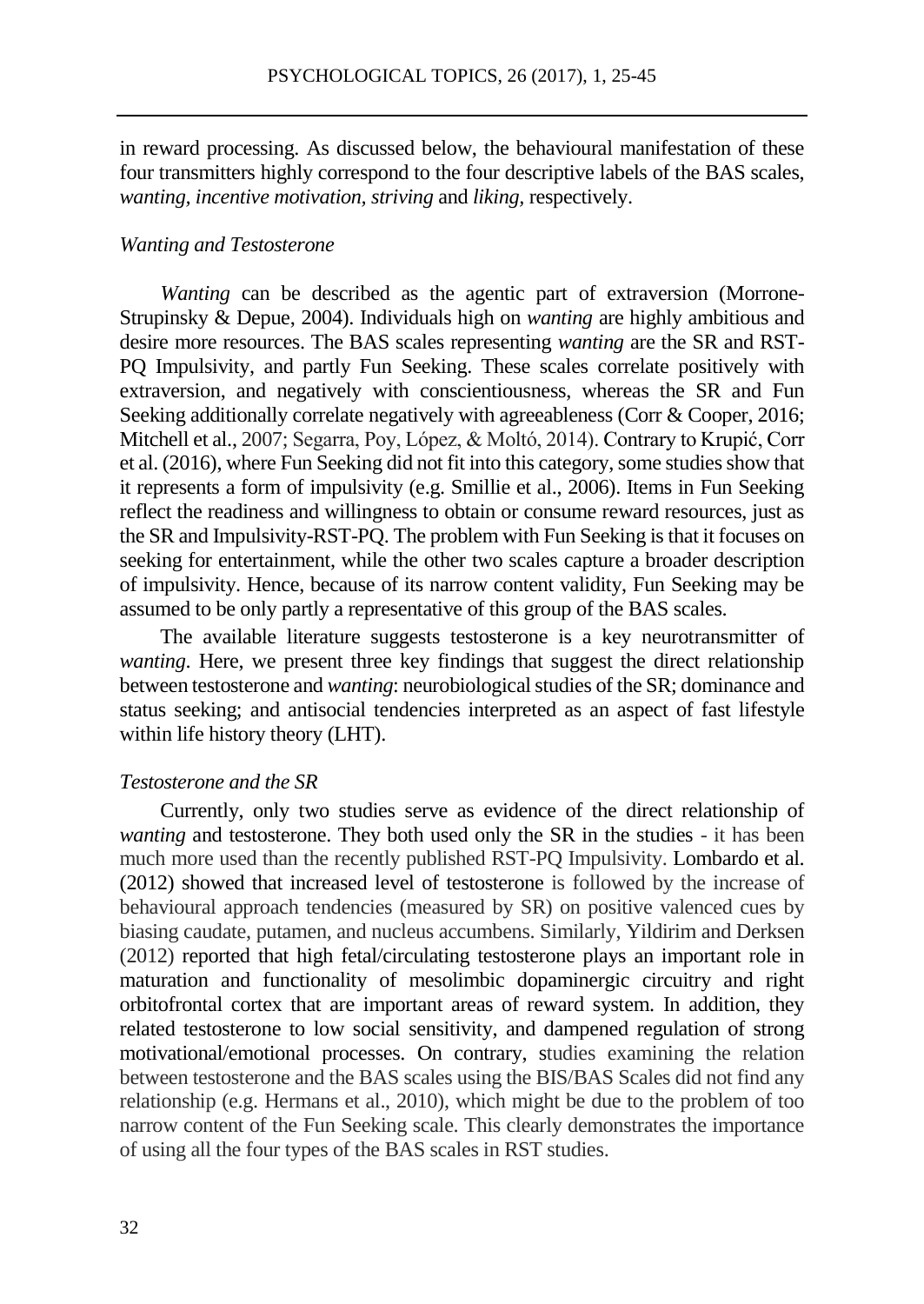# *Domination and Social Status*

Ambitiousness, and therefore the desire for dominance or social status, is an important characteristic of individuals high on *wanting.* We base the *wanting*testosterone connection on studies examining the relationships of constructs from the endophenotypic (testosterone) and dispositional levels (*wanting*) with the constructs at the adaptive level. First, testosterone has been related to desire to attain higher social status (e.g. Mazur & Booth, 1998), signalising dominance (e.g. Swaddle & Reierson, 2002) and short-term mating strategies (Slatcher, Mehta, & Josephs, 2011). In addition, testosterone is highly sensitive to situational cues. Testosterone levels in men rise when they win, and fall when they lose (e.g. Schultheiss et al., 2005; Stanton, Beehner, Saini, Kuhn, & LaBar, 2009). Some researchers argue that the role of testosterone in status achieving (Mehta & Josephs, 2010) and social aggression (Montoya, Terburg, Bos, & van Honk, 2012; Terburg, Morgan, & van Honk, 2009) is high only when high testosterone is accompanied with low levels serotonin and cortisol. This implies an interplay of neurotransmitters on the endophenotypic level of personality, and that the role of the testosterone should not be studied isolated from the other neurotransmitters.

The role of *wanting* in social status relies on MacDonald (1995) and Depue & Collins (1999), both of whom studied the biobehavioural nature of extraversion. They recognised two important subsystems under the umbrella term of approach motivation. One reflects the agentic or resource-oriented system, while the other represents the system of affiliation or nurturance. In a recent study (Krupić, Gračanin, & Corr, 2016), RST questionnaires were found to be correlated with competitive (agentic) and cooperative (affiliative) resource strategies. The group of motives such as a desire to achieve high social status, displaying wealth, to impress the others, etc. were operationalised as competitive tendencies. Only BAS scales representing *wanting* correlated with the competitive, whereas the rest of the BAS-types of scales correlated with cooperative tendencies.

# *Fast Lifestyle*

The LHT is a midlevel theory providing an account of the evolutionary basis of individual differences. It represents an evolutionary-economic framework to study the optimal allocation of bioenergetic and material resources (for more details, see Sherman, Figueredo, & Funder, 2013). Individual differences within the LHT are described by a continuum from slow to fast lifestyle. The "fast" individuals are more exploitative/antisocial, bold, active, aggressive, less sociable, impulsive, prone to risk-taking, and dominant (Del Giudice, 2014; Réale et al., 2010; Sih & Del Giudice, 2012; Wolf, van Doorn, Leimar, & Weissing, 2007); whereas, in contrast, "slow" individuals are more agreeable, conscientious, and honest (Manson, 2015). "Fast" individuals favour the use of resource acquisition strategies with immediate benefits, while "slow" individuals are more likely to employ long-term strategies. For instance, fast individuals would rather compete with or trick others in some business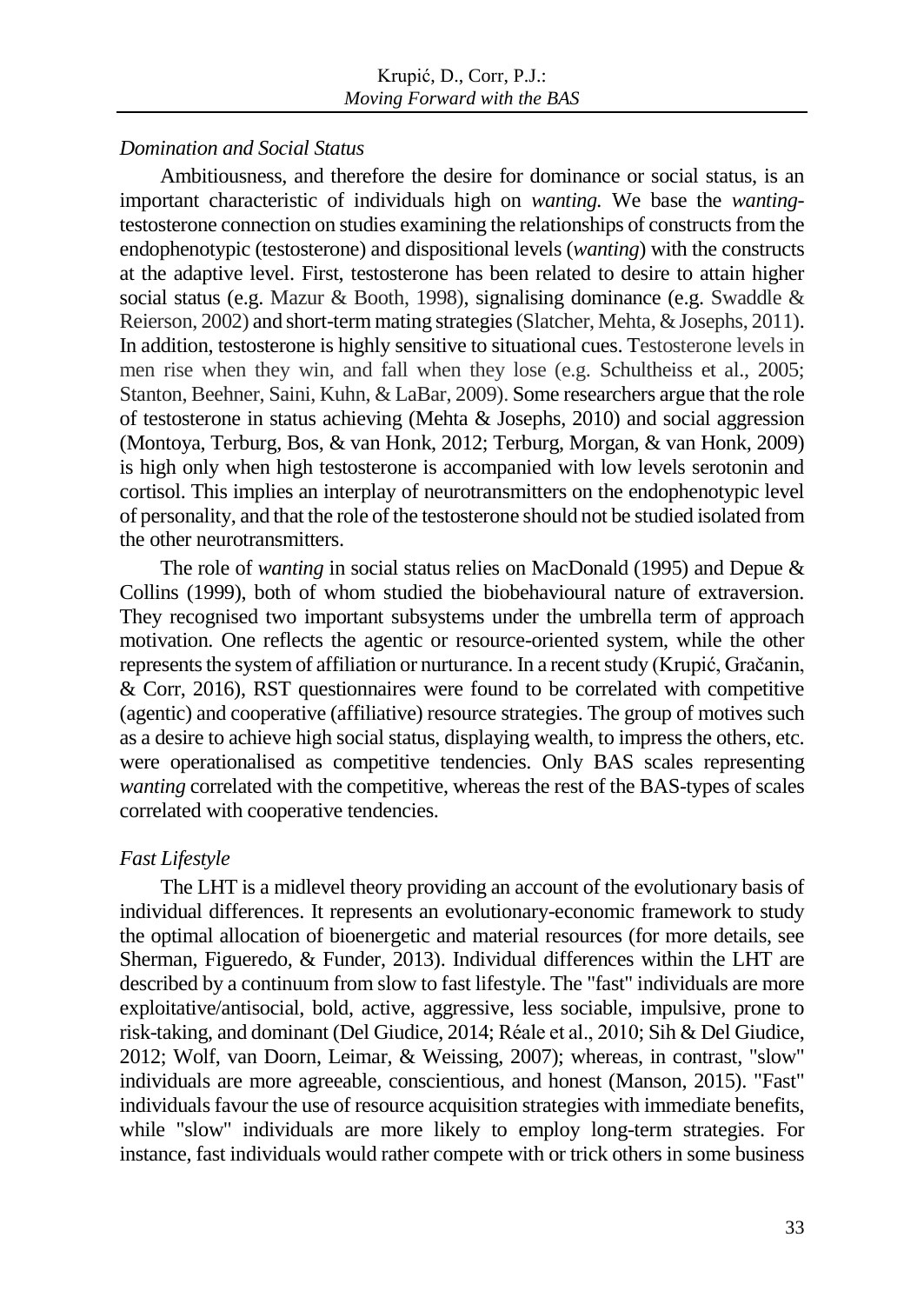opportunity, while "slow" individuals would try to cooperate in order to establish stable relationships with others. Thus, fast individuals prefer quick payoffs, while slow individuals prefer a long-term exchange of resources based on reciprocity with others.

One of the rare studies that used both testosterone and the BAS scales representing *wanting* revealed that both are related to a number of a fast lifestyle correlates: low social sensitivity (Yildirim & Derksen, 2012), mistrust, low social bonding and social aggression (Bos, Terburg, & van Honk, 2010; Terburg et al., 2009). On the other hand, *wanting* has been found to correlate with fast lifestyle (Krupić, Banai, & Corr, 2017) and negatively with cooperative motives (e.g. kin altruism, mutual exchange, etc.) (Krupić, Gračanin et al., 2016). Hence, evidence suggest that *wanting* and testosterone share many phenotypic features: the desire to achieve social status/domination; implementation of fast lifestyle strategy of increasing fitness associated with low social sensibility (i.e. care for other people).

#### *Incentive Motivation and Dopamine*

The second group of BAS scales, labelled *incentive motivation,* consists of the BAS scale from Jackson-5 questionnaire (BAS-J5) and RSQ (BAS-RSQ) and Reward Interest from RST-PQ. The common feature of these scales are items reflecting a desire and seeking for new rewards. Their operational definition highly corresponds to Berridge's (2009) 'wanting' (see above for the terminology clarification), which is dominantly related to the workings of dopamine (Berridge & Robinson, 1998). These three BAS scales represent the incentive motivation that promotes approach toward rewards (i.e. taking actions or proactivity). They entail: (a) openness to experience as a tendency toward cognitive exploration (i.e. the tendency to seek, detect, appreciate, understand, and utilize both sensory and abstract information; DeYoung, Grazioplene, & Peterson, 2012); and (b) extraversion as a motivational force to approach these new potential rewards. Both Reward Interest and BAS-J5 correlate positively with openness and extraversion (Corr & Cooper, 2016; Jackson, 2009; Walker & Jackson, 2014), whereas Reward Interest in addition correlates with the tendency of exploring the environment (Krupić, Gračanin et al., 2016).

Reward Interest may reflect individual differences in activity of dopaminergic circuits. There is no direct evidence of a relationship between *incentive motivation* and dopamine. There are two reasons for this. First, the BAS scales representing *incentive motivation* are not represented in the most used RST questionnaires – the BIS/BAS Scales and SPSRQ (see Krupić, Corr et al., 2016). On the other hand, more recently published questionnaires that attempt to account for the *incentive motivation*  (Jackson-5, RSQ and RST-PQ) have not yet been used in the study of dopaminepersonality relationships. However, a number of studies have established the role of dopamine underlying incentive motivation (or 'wanting') part of the reward circuit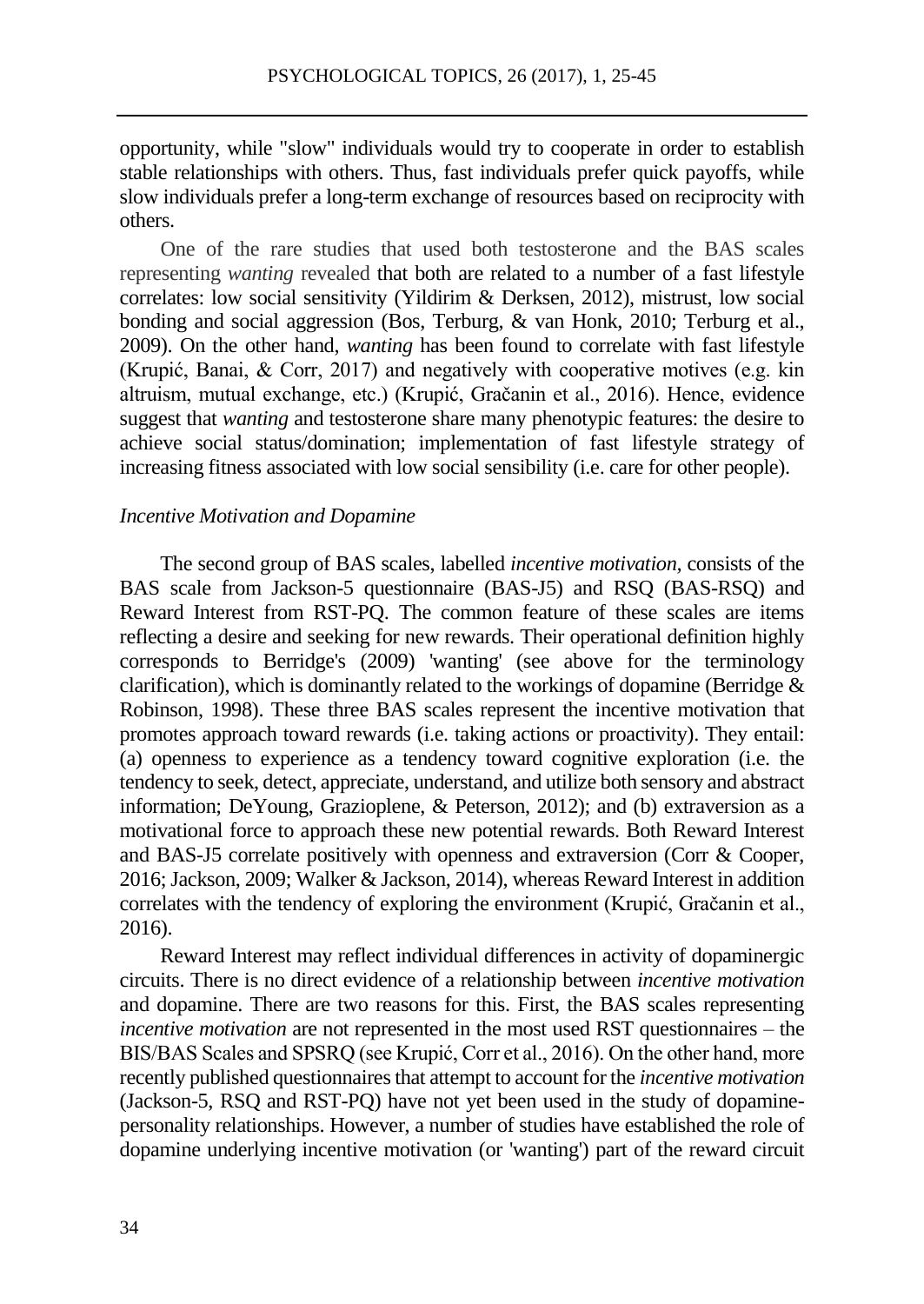(e.g. Berridge, 2007), explorative behaviour and novelty seeking (e.g. Braver & Barch, 2002; DeYoung, 2013; Dulawa, Grandy, Low, Paulus, & Geyer, 1999; Zald et al., 2008), which corresponds to the definition of *incentive motivation*. In addition, novelty seeking correlates with dopamine, whereas the other BAS subscales from the BIS/BAS scales do not (Stuettgen, Hennig, Reuter, & Netter, 2005). Hence, it is most likely that *incentive motivation* (measured by the BAS scales with RSQ, Jackson-5 and Reward Interest) are associated with the individual differences in activity of dopaminergic brain circuits that are found to play important role in the incentive motivation (e.g. Knutson, Westdorp, Kaiser, & Hommer, 2000).

## *Striving and Serotonin*

The third group of BAS scales, labelled *striving*, encompasses Drive from the BIS/BAS Scales and Goal-Drive Persistence from RST-PQ (Krupić, Corr et al., 2016). These two scales contain items reflecting persistence in, and willingness to achieve, desired goals. Both scales correlate with conscientiousness and extraversion, but Goal-Drive Persistence in addition correlates with agreeableness (Corr & Cooper, 2016), while Drive with openness (Križanić, Greblo, & Knezović, 2015).

Although dopamine and opioids are the most acknowledged reward-related neurotransmitters (e.g. Berridge, 1996), in the last decade there is a growing body of evidence of the importance of serotonin in reward processing (e.g. Kranz, Kasper, & Lanzenberger, 2010). Delay gratification, that has a key role in achieving long-term goals, enables an individual to resist temptation that would otherwise attract his attention away from the desired goal and it helps to overcome motivation drawbacks during attaining the goal (Schweighofer, Tanaka, & Doya, 2007; Tanaka et al., 2007).

A recently published study (Johnson, Carver, Joormann, & Cuccaro, 2016) showed that *striving* (measured by the Drive scale) relates to the workings of the serotonergic system. Moreover, Pearson, McGeary, and Beevers (2014) found that the interaction of genetic variations in the serotonergic system and childhood adversity contributes to individual differences in reward sensitivity, especially in Drive. In addition, Cloninger's Self-Directedness scale - ability to adapt and control one's behaviour to fit situations in accord with chosen goals (similar to the operational definition of *striving*) - is related to serotonin transporter density (Tuominen et al., 2013). This may explain similarities in behavioural correlates of serotonin and *striving*. Namely, similarly to the Drive (Corvi, Juergensen, Weaver, & Demaree, 2012), serotonin plays an important function in waiting behaviour in prospect of forthcoming rewards (Miyazaki, Miyazaki, & Doya, 2011; Miyazaki et al., 2014; Welberg, 2012), delay discounting (Schweighofer et al., 2008), self-control (Carver, Johnson, & Joormann, 2014; Ranade, Pi, & Kepecs, 2014), and cognitive flexibility (Coppens et al., 2010), while in rats, serotonin participates in control of impulsive behaviour (Bizot, Le Bihan, Puech, Hamon, & Thiébot, 1999). The above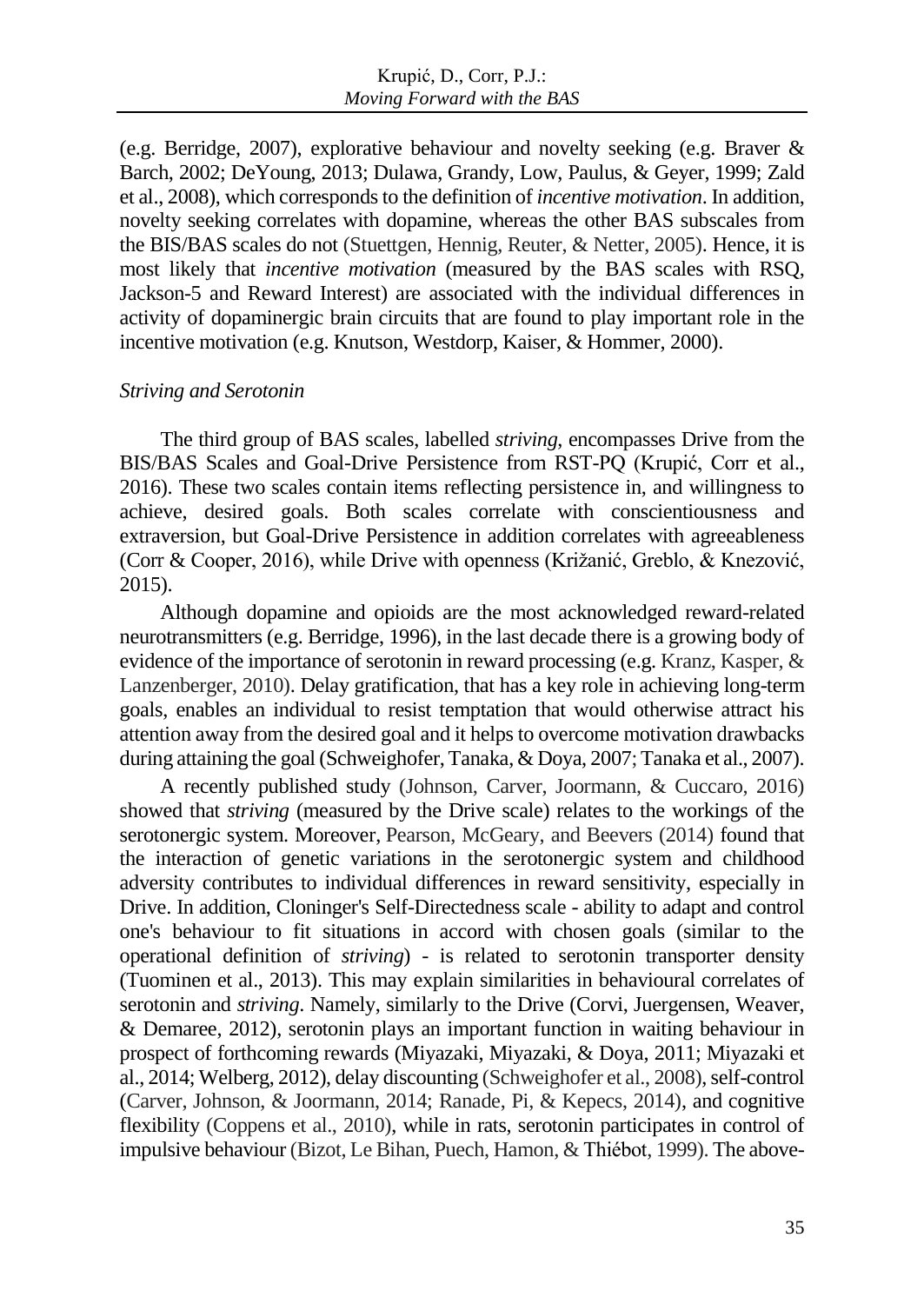mentioned processes are the prerequisite for establishing cooperation (Crockett et al., 2013) which explains prosocial tendencies in individuals high on *striving* (measured by Goal-Drive Persistence) (Krupić, Gračanin et al., 2016).

## *Liking and Opioid*

The well-explored 'liking' part of the reward system or "pleasure system" refers to a brain-behavioural mechanism for creating subjective hedonistic reaction to stimuli in the environment (Berridge & Kringelbach, 2013), and this is primarily related to endogenous opiates (Davis et al., 2009). Scales that represent the selfreport measures of the *liking* system (i.e. reflect individual differences in the emotional impact of a reward) are Reward Responsiveness and Reward Reactivity from the BIS/BAS Scales and RST-PQ, respectively (Krupić, Corr et al., 2016). The main characteristic of these scales is positive emotionality, which could be interpreted as a lower threshold of rewarding value to elicit psychological reaction. In Corr's (2013) sub-scaffolding framework, it represents the final stage of approach motivation, since it occurs after the reinforcer has been captured/attained. This part of the reward system has the importance in maintaining motivation for the reinforcer in the future actions.

The relationship between Berridge's 'liking' and the RST's *liking* is the most straightforward, since the both are associated with working of opioidergic system. Wanigasekera et al. (2012) reported the direct relationship between Reward Responsiveness and opioid system, while the other provide only partial support (Karjalainen et al., 2016). Recent study of Johnson et al. (2016) has shown that the interaction of opioid system and early adversity may determine the level of Reward Responsiveness. This is reasonable to assume, since the opioid system has strong impact on social emotions and behaviour (Machin & Dunbar, 2011; Panksepp, Herman, Vilberg, Bishop, & DeEskinazi, 1980; Vanderschuren, Niesink, & Van Ree, 1997), infant attachment behaviour (Kalin, Shelton, & Lynn, 1995; Moles, Kieffer, & D'Amato, 2004), and relationship with kin (D'amato & Pavone, 1993). These findings are well in line with the study relating self-report measures of *liking* and cooperative motives (Krupić, Gračanin et al., 2016) and quality relationship with others as an aspect of slow lifestyle (Krupić et al., 2017). In addition, Elvemo, Landrø, Borchgrevink, & Haberg (2015) recently found that the *liking* (measured by Reward responsiveness) is reduced in chronic pain patients, which they interpret as a manifestation of a low level of opioids.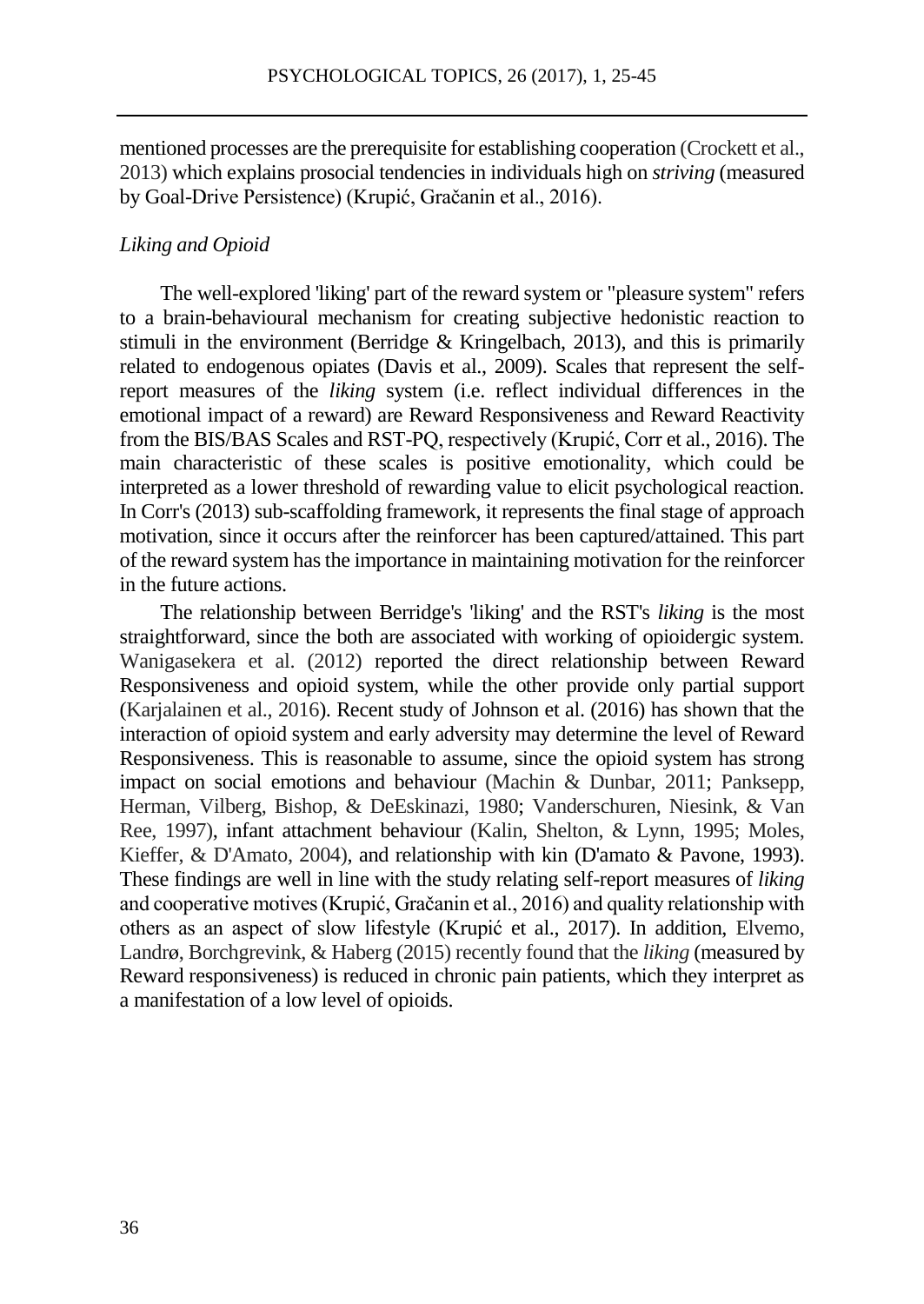## **Conclusion**

Reviewed evidence from neuroscience, neuropharmacology and neuropsychology, summarized in Table 2, suggest that the reward system should not be studied as a unified construct; and nor should the BAS. Rather, they represent a composite of interrelated processes with distinctive brain-behavioural mechanisms and neurobiological systems. We argue that *wanting* (the SR and Impulsivity) reflects behavioural manifestation of testosterone; *incentive motivation* (BAS-J5, BAS-RSQ and Reward Interest), individual differences in activity of dopamine; *striving* (Goal-Drive Persistence and Drive), serotonin; and *liking* (Reward Responsiveness and Reward Reactivity), opioid neurotransmitter system. These putative associations are supported by (still scarce) evidence relating personality scales to the workings of these neurotransmitter systems.

We represented the relationships between the BAS scales and the dominant neurobiological factors in order to provide a parsimonious model. However, we are aware of the complex interrelationship among the endocrine systems (e.g. Bowirrat & Oscar‐Berman, 2005; Katz, 1999; Montoya et al., 2012). For instance, levels of cortisol highly fluctuate after winning and losing in individuals with high, but not in those with low levels of testosterone (Mehta, Jones, & Josephs, 2008). Such interplay with cortisol may explain why high *wanting,* individuals experience high negative affect following negative feedback (e.g. Krupić & Corr, 2014). Nevertheless, at this point, the future agenda of the BAS is to establish the link between the most salient biological markers of the BAS scales. Later, the effects of their mutual interactions may be explored in greater detail.

Lastly, it is important to emphasize that different scientific disciplines study the reward system within different conceptual schemes and using different labels. For example, neuroscientific techniques capture a momentary activation of brain location in a (artificial) laboratory setting. Thus, they provide information on the reward system with limited ecological validity. In contrast, personality psychology, which relies on correlational studies with self-report instruments, provide information on the reward system in terms of fairly stable individual differences (i.e. it provides information on the importance of the reward system in real life context). Often the limitations of one approach represent the strengths of the other. Relating BAS scales with reward-related neurobiology and neural activity of the brain should allow combining the strengths of the different approaches to the study of the reward system.

To sum up, RST provides a promising framework to study individual differences in the reward system. The most important goal in future RST studies should be to relate individual differences in the BAS scales to individual differences in activity of corresponding neurobiology substrates and brain regions. If the results confirm that the BAS scales truly represents the behavioural manifestation of neurobiological agents, this would open novel, and potentially important, lines of research.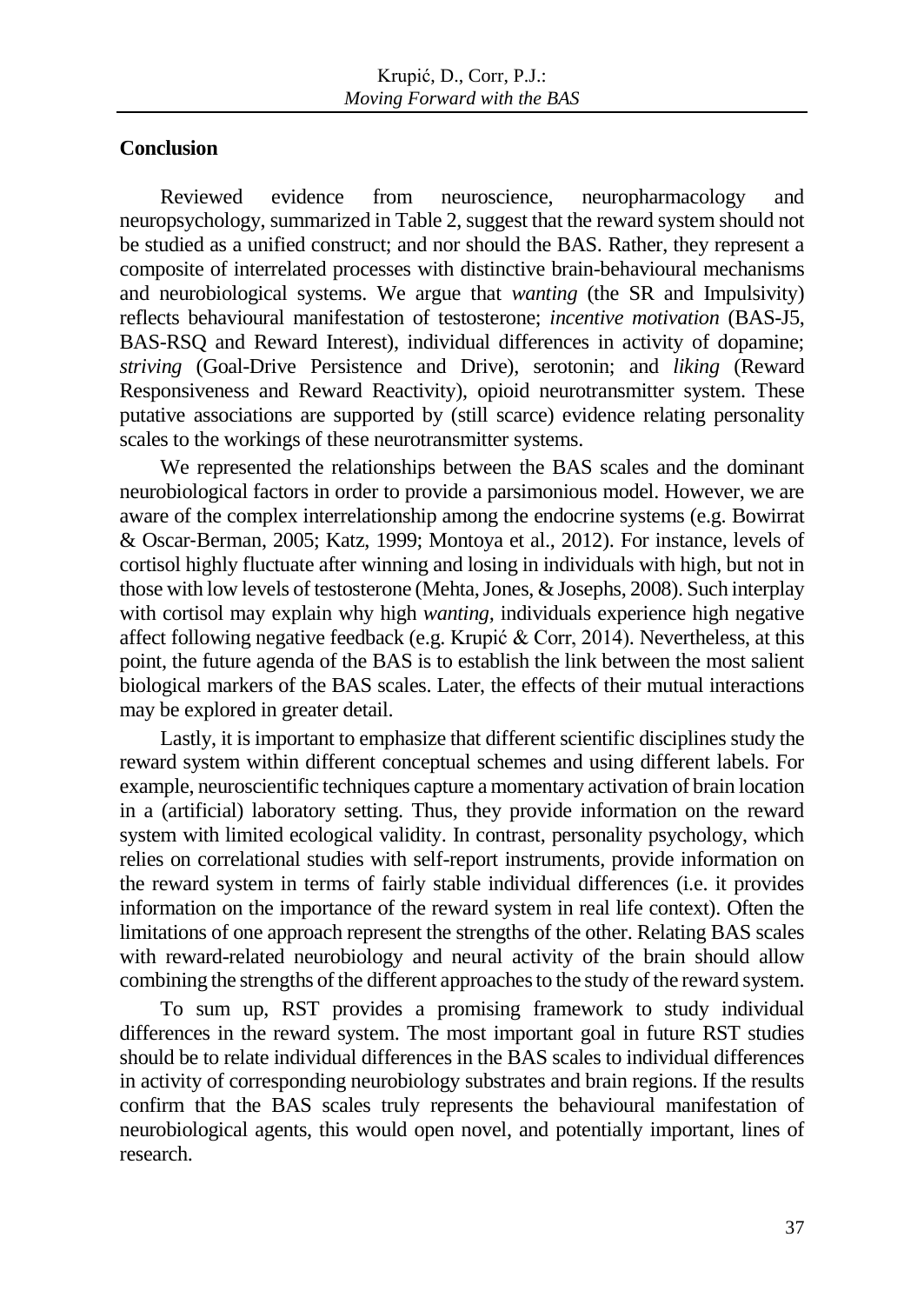#### **References**

- Alloy, L.B., Bender, R.E., Whitehouse, W.G., Wagner, C.A, Liu, R.T., Grant, D.A., ... Abramson, L.Y. (2012). High Behavioral Approach System (BAS) sensitivity, reward responsiveness, and goal-striving predict first onset of bipolar spectrum disorders: A prospective behavioral high-risk design. *Journal of Abnormal Psychology*, *121*(2), 339- 351.
- Aluja, A., & Blanch, A. (2011). Neuropsychological Behavioral Inhibition System (BIS) and Behavioral Approach System (BAS) assessment: A shortened Sensitivity to Punishment and Sensitivity to Reward Questionnaire version (SPSRQ–20). *Journal of Personality Assessment*, *93*(6), 628-636.
- Baumeister, R.F. (2015). Toward a general theory of motivation: Problems, challenges, opportunities, and the big picture. *Motivation and Emotion*, *40*(1), 1-10.
- Berridge, K.C. (1996). Food reward: Brain substrates of wanting and liking. *Neuroscience & Biobehavioral Reviews*, *20*(1), 1-25.
- Berridge, K.C. (2007). The debate over dopamine's role in reward: The case for incentive salience. *Psychopharmacology*, *191*(3), 391-431.
- Berridge, K.C. (2009). Wanting and liking: Observations from the neuroscience and psychology laboratory. *Inquiry (Oslo)*, *52*(4), 1-18.
- Berridge, K.C., & Kringelbach, M.L. (2013). Neuroscience of affect: Brain mechanisms of pleasure and displeasure. *Current Opinion in Neurobiology*, *23*(3), 294-303.
- Berridge, K.C., & Robinson, T.E. (1998). What is the role of dopamine in reward: Hedonic impact, reward learning, or incentive salience? *Brain Research Reviews*, *28*(3), 309-369.
- Berridge, K.C., & Robinson, T.E. (2003). Parsing reward. *Trends in Neurosciences*, *26*(9), 507-513.
- Berridge, K.C., & Robinson, T.E. (2016). Liking, wanting, and the incentive-sensitization theory of addiction. *American Psychologist*, *71*(8), 670-679.
- Bizot, J.C., Le Bihan, C., Puech, A.J., Hamon, M., & Thiébot, M.H. (1999). Serotonin and tolerance to delay of reward in rats. *Psychopharmacology*, *146*(4), 400-412.
- Blum, K., Braverman, E.R., Holder, J.M., Lubar, J.F., Monastra, V.J., Miller, D., ... Comings, D.E. (2000). Reward deficiency syndrome: A biogenetic model for the diagnosis and treatment of impulsive, addictive, and compulsive behaviors. *Journal of Psychoactive Drugs*, *32*(Suppl 1), 1-112.
- Blum, K., Cull, J.G., Braverman, E.R., & Comings, D.E. (1996). Reward Deficiency Syndrome. *American Scientist*, *84*(2), 132-145.
- Blum, K., Gardner, E., Oscar-Berman, M., & Gold, M. (2012). "Liking" and "wanting" linked to Reward Deficiency Syndrome (RDS): Hypothesizing differential responsivity in brain reward circuitry. *Current Pharmaceutical Design*, *18*(1), 113-118.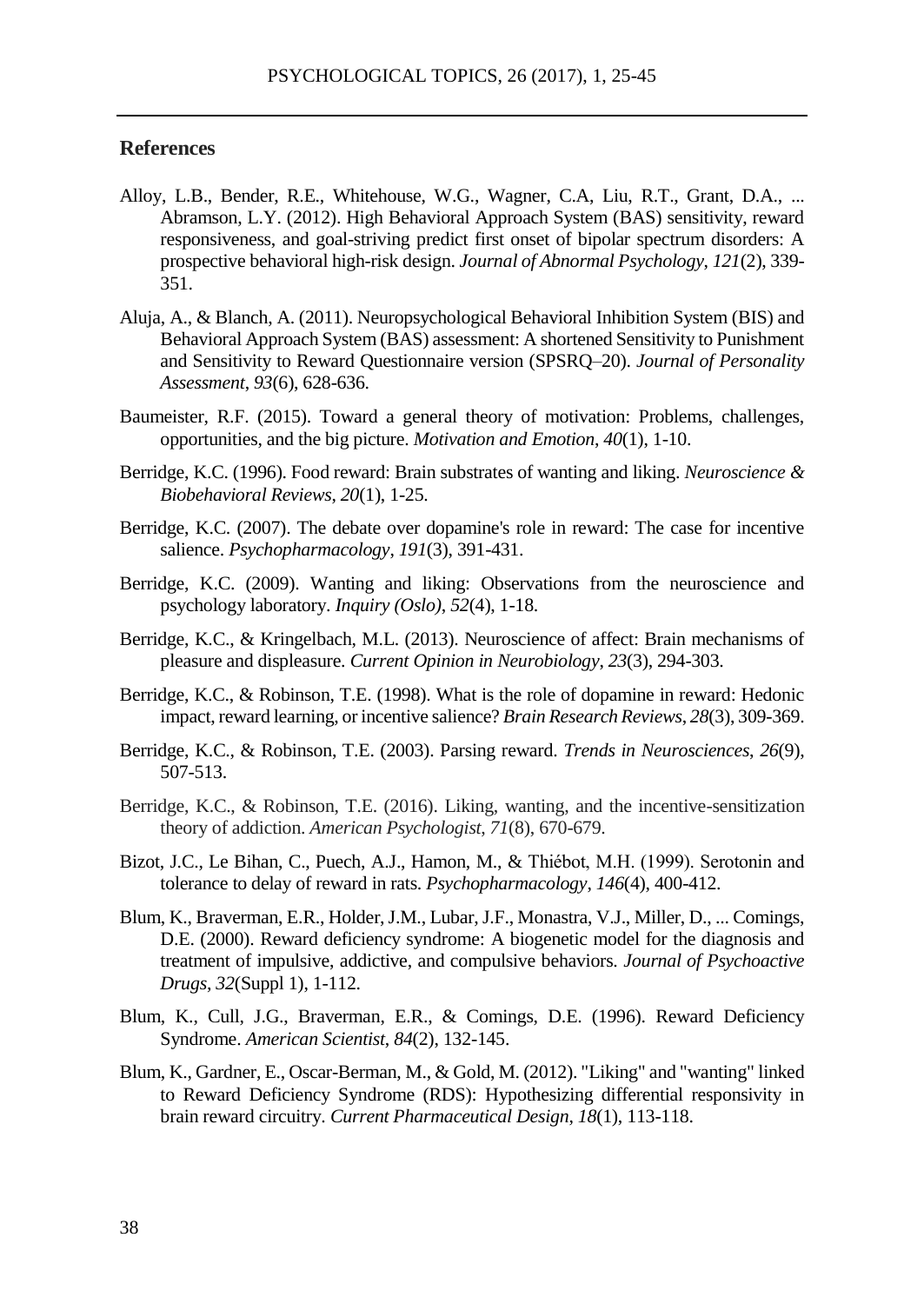- Bos, P.A, Terburg, D., & van Honk, J. (2010). Testosterone decreases trust in socially naive humans. *Proceedings of the National Academy of Sciences of the United States of America*, *107*(22), 9991-9995.
- Bowirrat, A., & Oscar-Berman, M. (2005). Relationship between dopaminergic neurotransmission, alcoholism, and reward deficiency syndrome. *American Journal of Medical Genetics Part B: Neuropsychiatric Genetics*, *132*(1), 29-37.
- Braver, T.S., & Barch, D.M. (2002). A theory of cognitive control, aging cognition, and neuromodulation. *Neuroscience and Biobehavioral Reviews, 6*(7), 809-817.
- Carver, C.S., & Johnson, S.L. (2009). Tendencies toward mania and tendencies toward depression have distinct motivational, affective, and cognitive correlates. *Cognitive Therapy and Research*, *33*(6), 552-569.
- Carver, C.S., Johnson, S.L., & Joormann, J. (2014). Dual process models and serotonergic functioning. In J.P. Forgas & E. Harmon Jones (Eds.), *Motivation and its regulation: The control within* (pp. 55-78). New York: Psychology Press.
- Carver, C.S., & White, T.L. (1994). Behavioral inhibition, behavioral activation, and affective responses to impending reward and punishment: The BIS/BAS Scales. *Journal of Personality and Social Psychology*, *67*(2), 319-333.
- Coppens, C.M., de Boer, S.F., Koolhaas, J.M., Barr, C.S., Newman, T.K., Becker, M.L., ... Driscoll, P. (2010). Coping styles and behavioural flexibility: Towards underlying mechanisms. *Philosophical Transactions of the Royal Society of London. Series B, Biological Sciences*, *365*(1560), 4021-4028.
- Corr, P.J. (2008). Reinforcement sensitivity theory (RST): Introduction. In P.J. Corr (Ed.), *The Reinforcement sensitivity theory of personality* (pp. 1-43). Cambridge: Cambridge University Press.
- Corr, P.J. (2013). Approach and avoidance behaviour: Multiple systems and their interactions. *Emotion Review*, *5*(3), 285-290.
- Corr, P.J. (2016). Reinforcement Sensitivity Theory of Personality Questionnaires: Structural survey with recommendations. *Personality and Individual Differences, 89*, 60-64.
- Corr, P.J., & Cooper, A.J. (2016). The Reinforcement Sensitivity Theory of Personality Questionnaire (RST-PQ): Development and validation. *Psychological Assessment*, *28*(11), 418 - 427.
- Corr, P.J., & Krupić, D. (2017, in press). Motivating personality: Approach, avoidance, and their conflict. In A. Elliot (Ed.), *Advances in motivation science*. London: Elsevier.
- Corvi, A.P., Juergensen, J., Weaver, J.S., & Demaree, H.A. (2012). Subjective time perception and behavioral activation system strength predict delay of gratification ability. *Motivation and Emotion*, *36*(4), 483-490.
- Crockett, M.J., Apergis-Schoute, A., Herrmann, B., Lieberman, M.D., Lieberman, M., Müller, U., … Clark, L. (2013). Serotonin modulates striatal responses to fairness and retaliation in humans. *The Journal of Neuroscience, 33*(8), 3505-3513.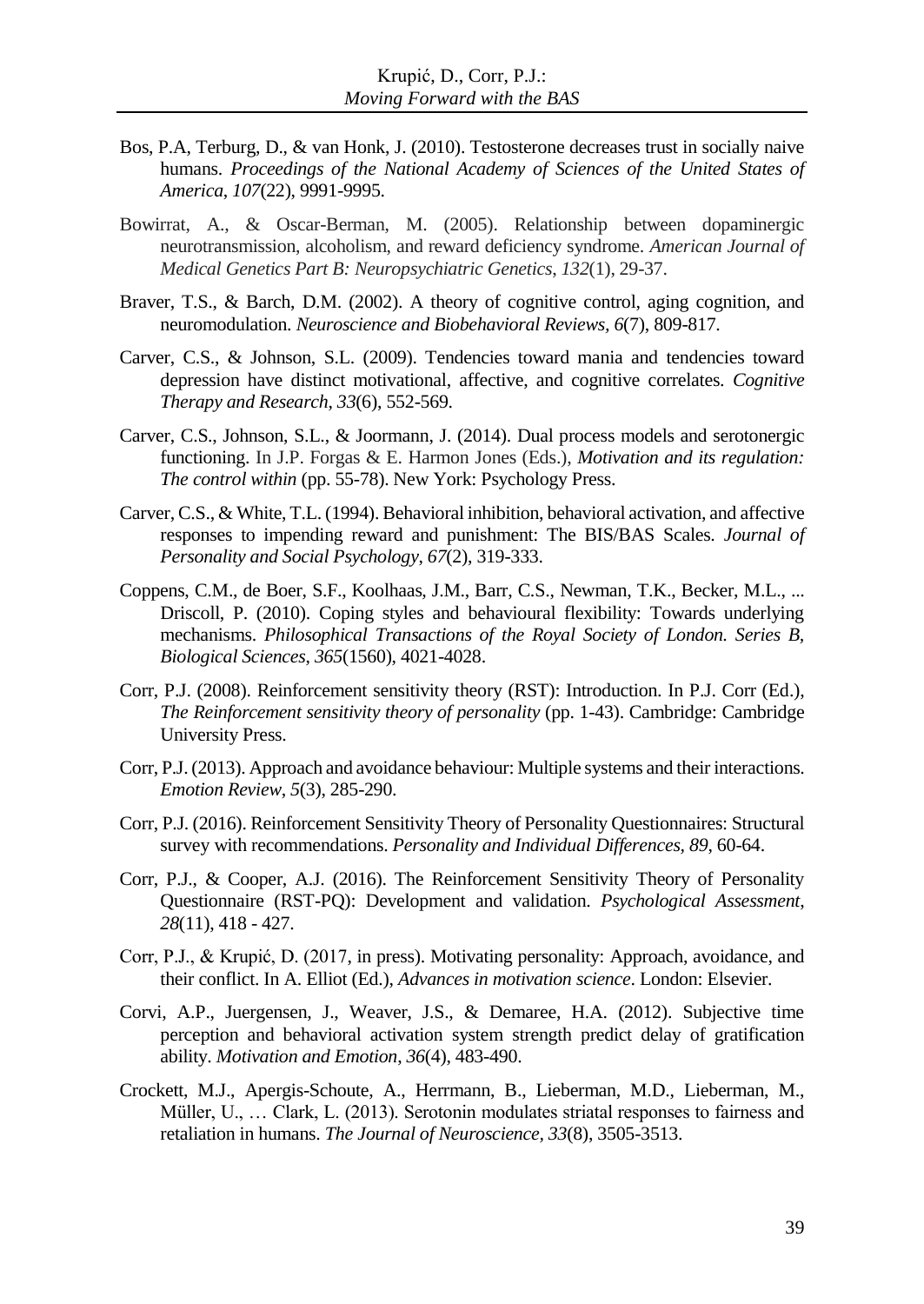- D'amato, F.R., & Pavone, F. (1993). Endogenous opioids: A proximate reward mechanism for kin selection? *Behavioral and Neural Biology*, *60*(1), 79-83.
- Davis, C.A., Levitan, R.D., Reid, C., Carter, J.C., Kaplan, A.S., Patte, K.A., ... Kennedy, J.L. (2009). Dopamine for "wanting" and opioids for "liking": A comparison of obese adults with and without binge eating. *Obesity*, *17*(6), 1220-1225.
- Del Giudice, M. (2014). An evolutionary life history framework for psychopathology. *Psychological Inquiry*, *25*(3-4), 261-300.
- Depue, R.A., & Collons, P.F. (1999). Neurobiology of the structure of personality: Dopamine, facilitation of incentive motivation, and extraversion. *Behavioral and Brain Sciences*, *22*(3), 491-569.
- DeYoung, C.G. (2013). The neuromodulator of exploration: A unifying theory of the role of dopamine in personality. *Frontiers in Human Neuroscience*, *7*, 762.
- DeYoung, C.G., Grazioplene, R.G., & Peterson, J.B. (2012). From madness to genius: The Openness/Intellect trait domain as a paradoxical simplex. *Journal of Research in Personality*, *46*(1), 63-78.
- Dulawa, S.C., Grandy, D.K., Low, M.J., Paulus, M.P., & Geyer, M.A. (1999). Dopamine D4 receptor-knock-out mice exhibit reduced exploration of novel stimuli. *Journal of Neuroscience*, *19*(21), 9550-9556.
- Elvemo, N.A., Landrø, N.I., Borchgrevink, P.C., & Håberg, A.K. (2015). Reward responsiveness in patients with chronic pain. *European Journal of Pain*, *19*(10), 1537- 1543.
- Gray, J.A. (1982). *The neuropsychology of anxiety: An investigation into the functions of the septo-hippocampal system* (1<sup>st</sup> edition) Oxford, England: Oxford University Press.
- Gray, J.A., & McNaughton, N. (2003). *The neuropsychology of anxiety: An enquiry into the function of the septo-hippocampal system* (2nd edition). Oxford, England: Oxford University Press.
- Heinz, A., Schmidt, L.G., & Reischies, F.M. (1994). Anhedonia in schizophrenic, depressed, or alcohol-dependent patients-neurobiological correlates. *Pharmacopsychiatry*, *27(Suppl 1)*, 7-10.
- Hermans, E.J., Bos, P.A., Ossewaarde, L., Ramsey, N.F., Fernández, G., & van Honk, J. (2010). Effects of exogenous testosterone on the ventral striatal BOLD response during reward anticipation in healthy women. *NeuroImage*, *52*(1), 277-283.
- Hundt, N.E., Kimbrel, N.A., Mitchell, J.T., & Nelson-Gray, R.O. (2008). High BAS, but not low BIS, predicts externalizing symptoms in adults. *Personality and Individual Differences*, *44*(3), 565-575.
- Jackson, C.J. (2009). Jackson-5 scales of revised Reinforcement Sensitivity Theory (r-RST) and their application to dysfunctional real world outcomes. *Journal of Research in Personality*, *43*(4), 556-569.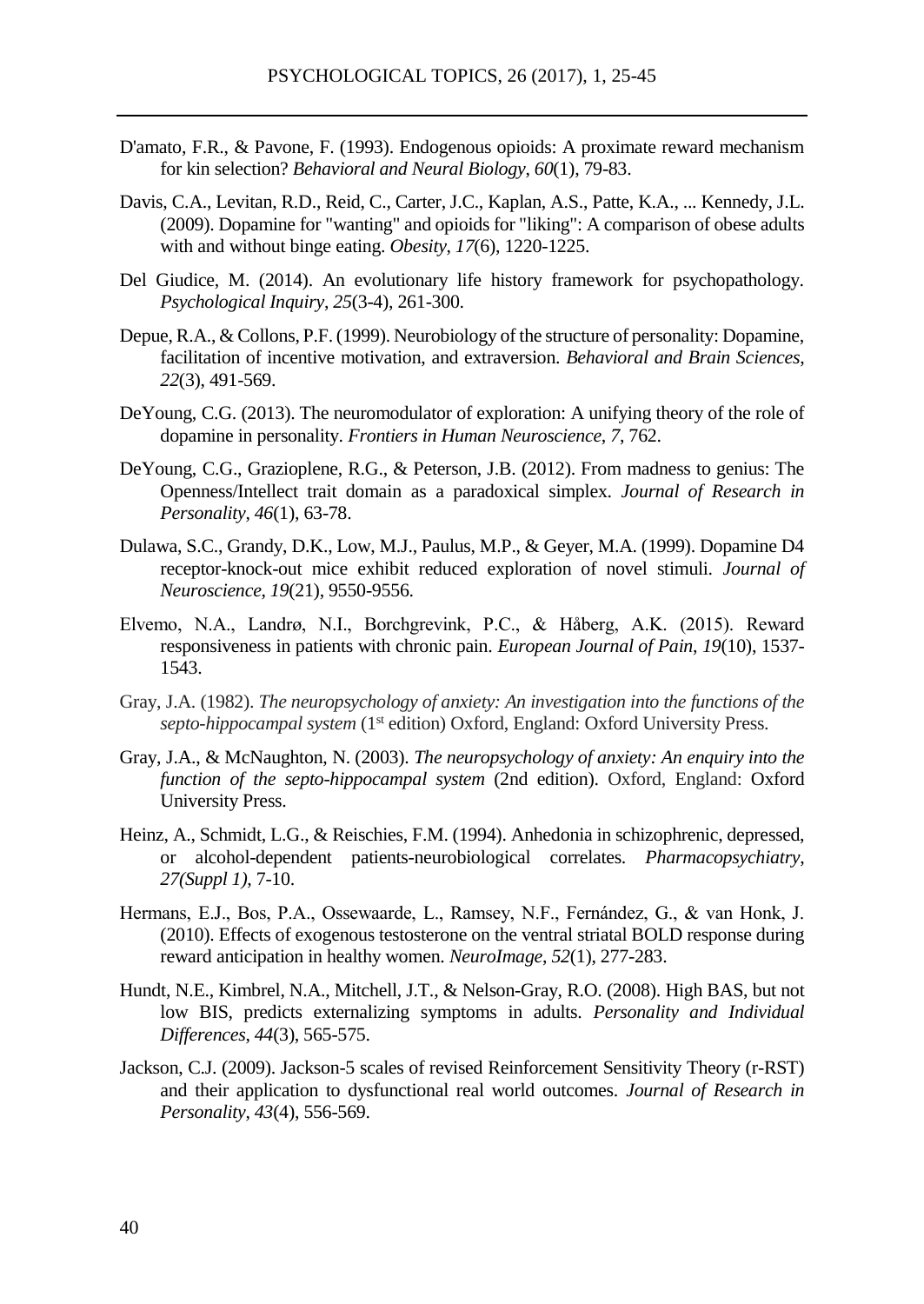- Johnson, S.L., Carver, C.S., Joormann, J., & Cuccaro, M.L. (2016). Genetic polymorphisms related to behavioral approach and behavioral inhibition scales. *Personality and Individual Differences, 88*, 251-255.
- Kalin, N.H., Shelton, S.E., & Lynn, D.E. (1995). Opiate systems in mother and infant primates coordinate intimate contact during reunion. *Psychoneuroendocrinology*, *20*(7), 735- 742.
- Karjalainen, T., Tuominen, L., Manninen, S., Kalliokoski, K.K., Nuutila, P., Jääskeläinen, I. P., ... Nummenmaa, L. (2016). Behavioural activation system sensitivity is associated with cerebral μ-opioid receptor availability. *Social Cognitive and Affective Neuroscience*, *11*(8), 1310-1316.
- Katz, L.D. (1999). Dopamine and serotonin: Integrating current affective engagement with longer-term goals. *Behavioral and Brain Sciences*, *22*(3), 527-527.
- Knutson, B., Westdorp, A., Kaiser, E., & Hommer, D. (2000). FMRI visualization of brain activity during a monetary incentive delay task. *NeuroImage*, *12*(1), 20-27.
- Kranz, G.S., Kasper, S., & Lanzenberger, R. (2010). Reward and the serotonergic system. *Neuroscience*, *166*(4), 1023-1035.
- Križanić, V., Greblo, Z., & Knezović, Z. (2015). Mjere osjetljivosti bihevioralnoga inhibicijskog i aktivacijskoga sustava kao prediktori dimenzija petofaktorskoga modela ličnosti. *Psychological Topics*, *24*(2), 305-324.
- Krupić, D., Banai, B., & Corr, P.J. (2017, submitted). Slow and fast BAS: Correlation between Behavioural Approach System (BAS) with Life History Theory.
- Krupić, D., & Corr, P.J. (2014). Individual differences in emotion elicitation in university examinations: A quasi-experimental study. *Personality and Individual Differences*, *71*, 176-180.
- Krupić, D., Corr, P.J., Ručević, S., Križanić, V., & Gračanin, A. (2016). Five reinforcement sensitivity theory (RST) of personality questionnaires: Comparison, validity and generalization. *Personality and Individual Differences*, *97*, 19-24.
- Krupić, D., Gračanin, A., & Corr, P.J. (2016). The evolution of the Behavioural Approach System (BAS): Cooperative and competitive resource acquisition strategies. *Personality and Individual Differences*, *94*, 223-227.
- Lombardo, M.V., Ashwin, E., Auyeung, B., Chakrabarti, B., Lai, M.C., Taylor, K., ... Baron-Cohen, S. (2012). Fetal programming effects of testosterone on the reward system and behavioral approach tendencies in humans. *Biological Psychiatry*, *72*(10), 839-847.
- MacDonald, K. (1995). Evolution, the five-factor model, and levels of personality. *Journal of Personality*, *63*(3), 525-567.
- Machin, A.J., & Dunbar, R. (2011). The brain opioid theory of social attachment: A review of the evidence. *Behaviour*, *148*(9), 985-1025.
- Manson, J.H. (2015). Life history strategy and the HEXACO personality dimensions. *Evolutionary Psychology*, *13*(1), 48-66.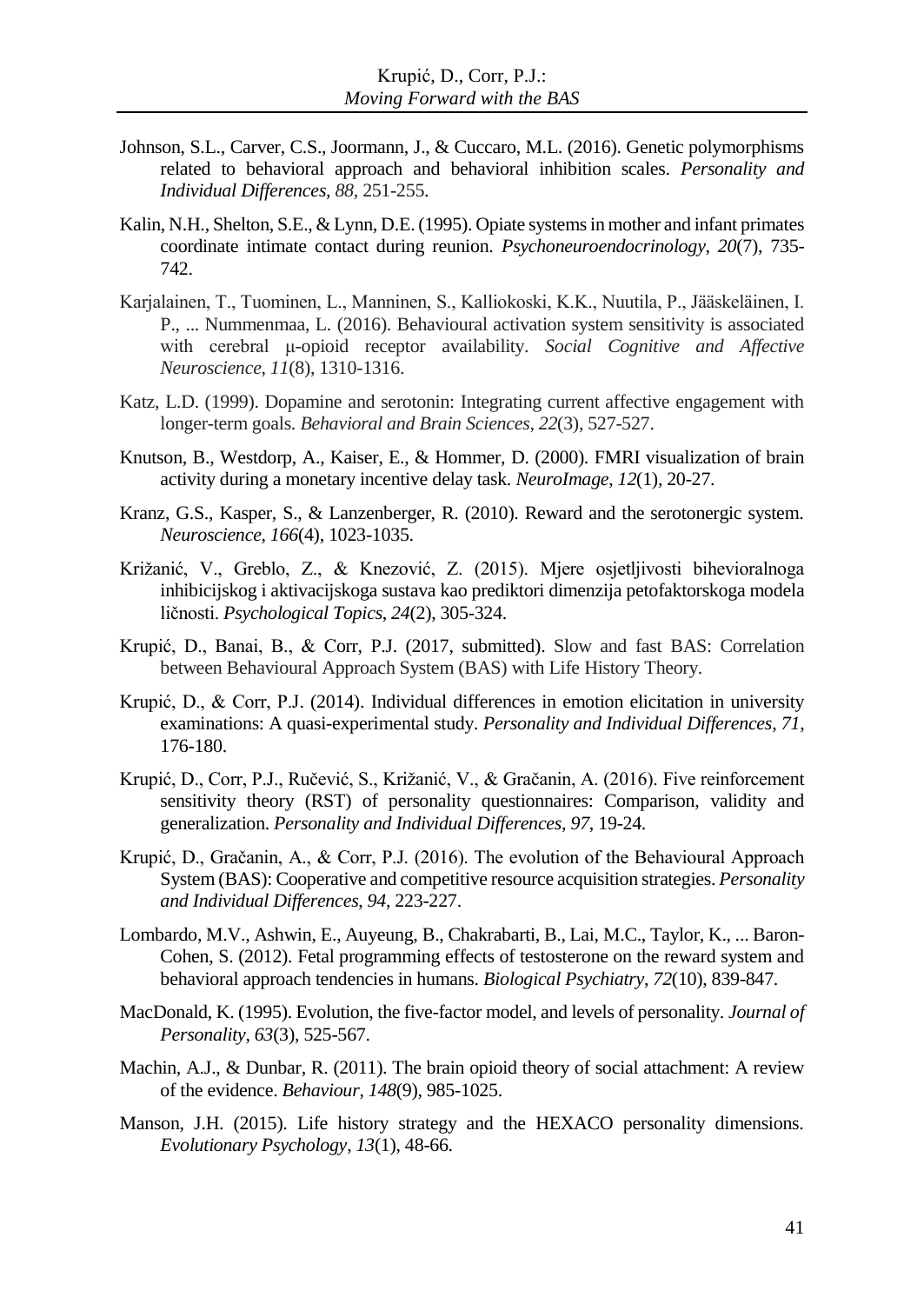- Mazur, A., & Booth, A. (1998). Testosterone and dominance in men. *Behavioral and Brain Sciences*, *21*(3), 353-397.
- Mehta, P.H., & Josephs, R.A. (2010). Testosterone and cortisol jointly regulate dominance: Evidence for a dual-hormone hypothesis. *Hormones and Behavior*, *58*(5), 898-906.
- Mehta, P.H., Jones, A.C., & Josephs, R.A. (2008). The social endocrinology of dominance: Basal testosterone predicts cortisol changes and behavior following victory and defeat. *Journal of Personality and Social Psychology*, *94*(6), 1078-1093.
- Mitchell, J.T., Kimbrel, N.A., Hundt, N.E., Cobb, A.R., Nelson‐Gray, R.O., & Lootens, C.M. (2007). An analysis of reinforcement sensitivity theory and the five-factor model. *European Journal of Personality*, *21*(7), 869-887.
- Miyazaki, K., Miyazaki, K.W., & Doya, K. (2011). Activation of dorsal raphe serotonin neurons underlies waiting for delayed rewards. *The Journal of Neuroscience*, *31*(2), 469-479.
- Miyazaki, K.W., Miyazaki, K., Tanaka, K.F., Yamanaka, A., Takahashi, A., Tabuchi, S., & Doya, K. (2014). Optogenetic activation of dorsal raphe serotonin neurons enhances patience for future rewards. *Current Biology*, *24*(17), 2033-2040.
- Moles, A., Kieffer, B.L., & D'Amato, F.R. (2004). Deficit in attachment behavior in mice lacking the mu-opioid receptor gene. *Science*, *304*(5679), 1983-1986.
- Montoya, E.R., Terburg, D., Bos, P.A., & van Honk, J. (2012). Testosterone, cortisol, and serotonin as key regulators of social aggression: A review and theoretical perspective. *Motivation and Emotion*, *36*(1), 65-73.
- Morrone-Strupinsky, J.V., & Depue, R.A. (2004). Differential relation of two distinct, filminduced positive emotional states to affiliative and agentic extraversion. *Personality and Individual Differences*, *36*(5), 1109-1126.
- Naranjo, C.A., Tremblay, L.K., & Busto, U.E. (2001). The role of the brain reward system in depression. *Progress in Neuro-Psychopharmacology and Biological Psychiatry*, *25*(4), 781-823.
- Panksepp, J., Herman, B.H., Vilberg, T., Bishop, P., & DeEskinazi, F.G. (1980). Endogenous opioids and social behavior. *Neuroscience & Biobehavioral Reviews*, *4*(4), 473-487.
- Pearson, R., McGeary, J.E., & Beevers, C.G. (2014). Association between serotonin cumulative genetic score and the Behavioral Approach System (BAS): Moderation by early life environment. *Personality and Individual Differences*, *70*, 140-144.
- Penke, L., Denissen, J.J., & Miller, G.F. (2007). The evolutionary genetics of personality. *European Journal of Personality*, *21*(5), 549-587.
- Ranade, S., Pi, H.J., & Kepecs, A. (2014). Neuroscience: Waiting for serotonin. *Current Biology*, *24*(17), R803-R805.
- Réale, D., Dingemanse, N.J., Kazem, A.J.N., Wright, J., Barber, I., Dingemanse, N.J., ... Butlin, R.K. (2010). Evolutionary and ecological approaches to the study of personality. *Philosophical Transactions of the Royal Society of London. Series B, Biological Sciences*, *365*(1560), 3937-3946.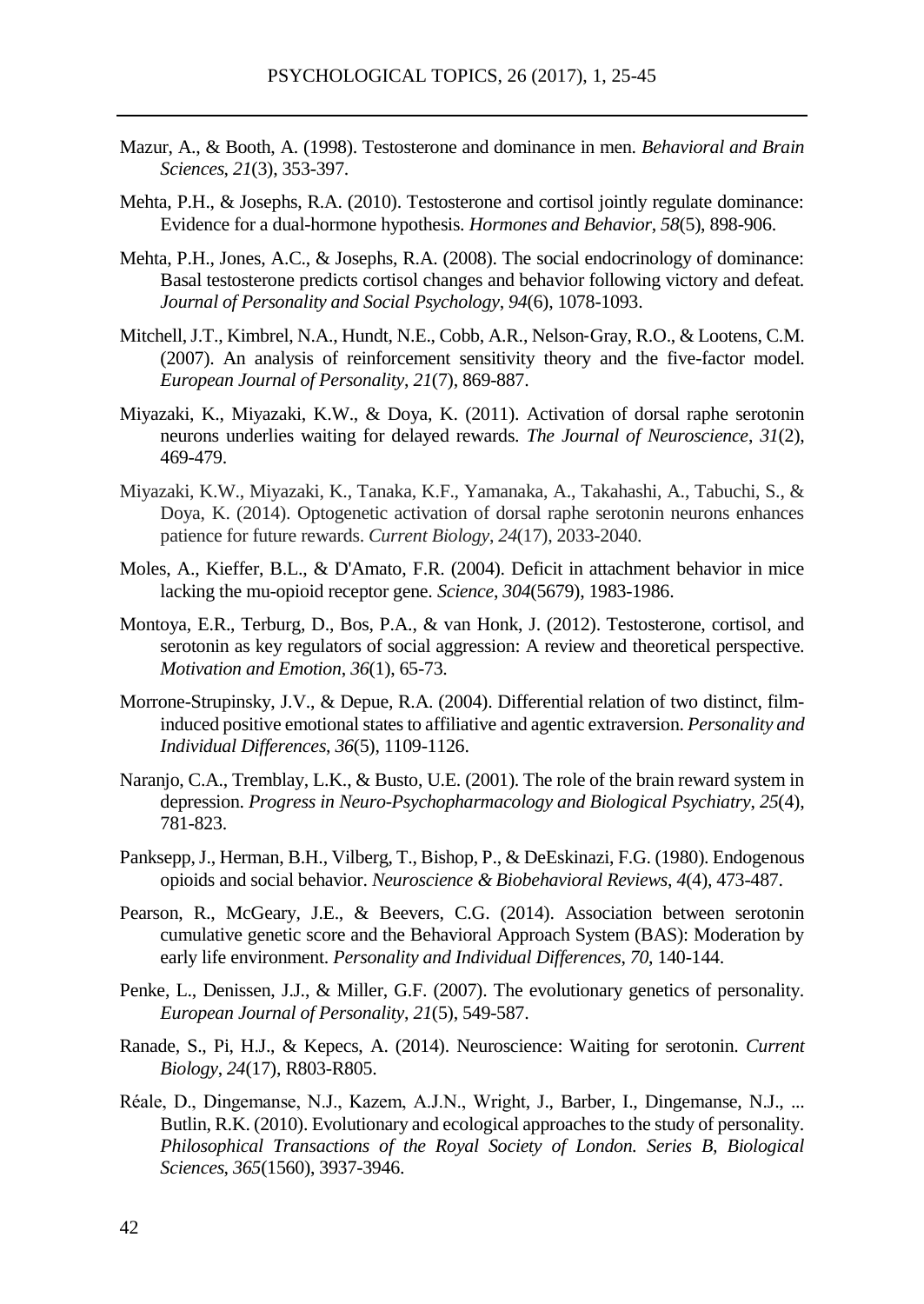- Reuter, M., Cooper, A.J., Smillie, L.D., Markett, S., & Montag, C. (2015). A new measure for the revised reinforcement sensitivity theory: Psychometric criteria and genetic validation. *Frontiers in Systems Neuroscience*, *9*, 1-38.
- Schultheiss, O.C., Wirth, M.M., Torges, C.M., Pang, J.S., Villacorta, M.A., & Welsh, K.M. (2005). Effects of implicit power motivation on men's and women's implicit learning and testosterone changes after social victory or defeat. *Journal of Personality and Social Psychology*, *88*(1), 174-188.
- Schweighofer, N., Bertin, M., Shishida, K., Okamoto, Y., Tanaka, S.C., Yamawaki, S., & Doya, K. (2008). Low-serotonin levels increase delayed reward discounting in humans. *The Journal of Neuroscience*, *28*(17), 4528-4532.
- Schweighofer, N., Tanaka, S.C., & Doya, K. (2007). Serotonin and the evaluation of future rewards: Theory, experiments, and possible neural mechanisms. *Annals of the New York Academy of Sciences, 1104*(1), 289-300.
- Segarra, P., Poy, R., López, R., & Moltó, J. (2014). Characterizing Carver and White's BIS/BAS subscales using the Five Factor Model of personality. *Personality and Individual Differences*, *61*-*62*, 18-23.
- Sherman, R.A, Figueredo, A.J.J., & Funder, D.C. (2013). The behavioral correlates of overall and distinctive life history strategy. *Journal of Personality and Social Psychology*, *105*(5), 873-888.
- Sih, A., & Del Giudice, M. (2012). Linking behavioural syndromes and cognition: A behavioural ecology perspective. *Philosophical Transactions of the Royal Society B-Biological Sciences*, *367*(1603), 2762-2772.
- Slatcher, R.B., Mehta, P.H., & Josephs, R.A. (2011). Testosterone and self-reported dominance interact to influence human mating behavior. *Social Psychological and Personality Science*, *2*(5), 531-539.
- Smederevac, S., Mitrović, D., Čolović, P., & Nikolašević, Ž. (2014). Validation of the measure of revised Reinforcement Sensitivity Theory constructs. *Journal of Individual Differences*, *35*(1), 12-21.
- Smillie, L.D., Jackson, C.J., & Dalgleish, L.I. (2006). Conceptual distinctions among Carver and White's (1994) BAS scales: A reward-reactivity versus trait impulsivity perspective. *Personality and Individual Differences*, *40*(5), 1039-1050.
- Stanton, S.J., Beehner, J.C., Saini, E.K., Kuhn, C.M., & LaBar, K.S. (2009). Dominance, politics, and physiology: Voters' testosterone changes on the night of the 2008 United States presidential election. *PLoS ONE*, *4*(10), e7543.
- Stuettgen, M.C., Hennig, J., Reuter, M., & Netter, P. (2005). Novelty seeking but not BAS is associated with high dopamine as indicated by a neurotransmitter challenge test using mazindol as a challenge substance. *Personality and Individual Differences*, *38*(7), 1597- 1608.
- Swaddle, J.P., & Reierson, G.W. (2002). Testosterone increases perceived dominance but not attractiveness in human males. *Proceedings. Biological Sciences/The Royal Society*, *269*(1507), 2285-2289.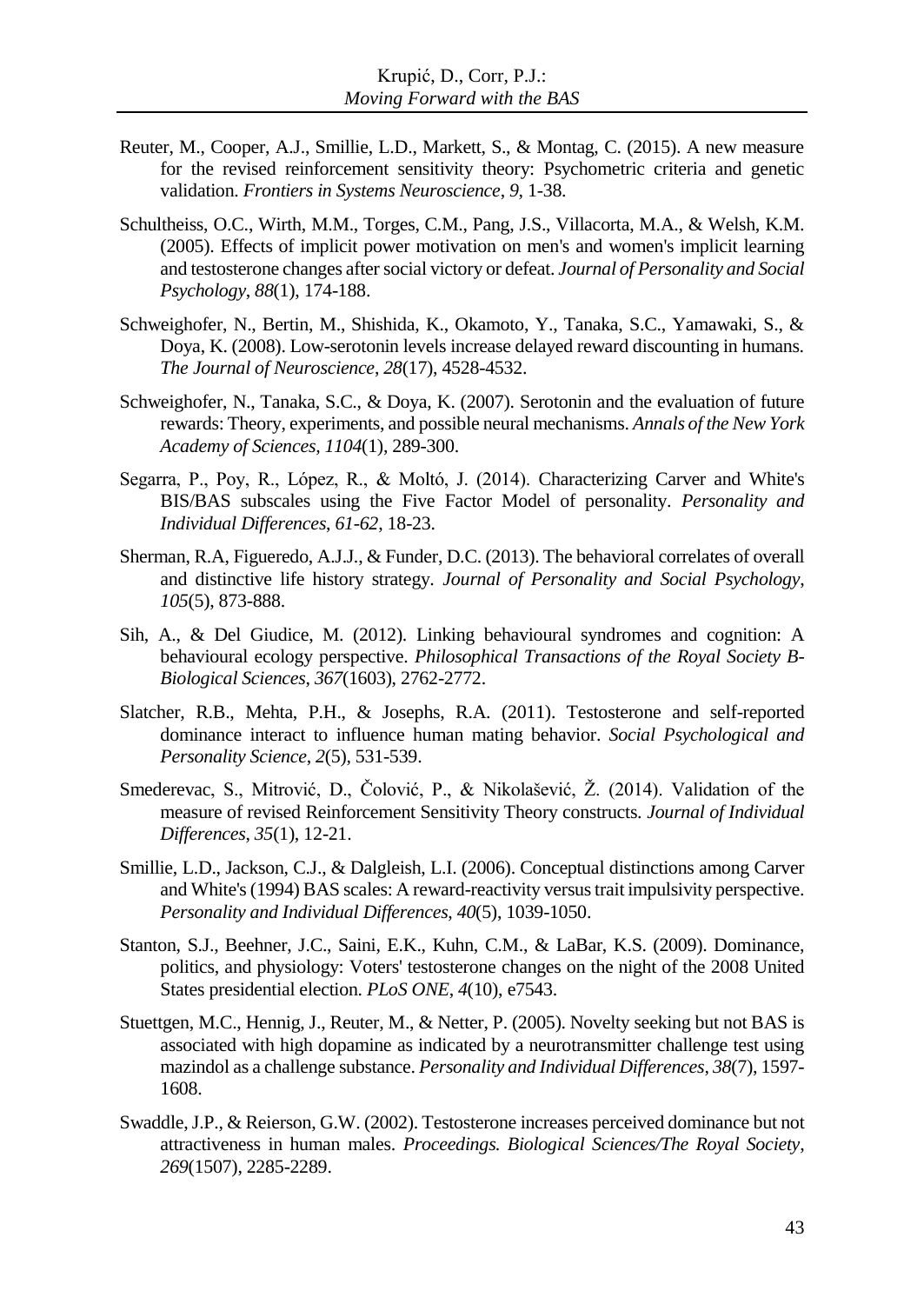- Tanaka, S.C., Schweighofer, N., Asahi, S., Shishida, K., Okamoto, Y., Yamawaki, S., & Doya, K. (2007). Serotonin differentially regulates short-and long-term prediction of rewards in the ventral and dorsal striatum. *PLoS One*, *2*(12), e1333.
- Terburg, D., Morgan, B., & van Honk, J. (2009). The testosterone-cortisol ratio: A hormonal marker for proneness to social aggression. *International Journal of Law and Psychiatry*, *32*(4), 216-223.
- Torrubia, R., Ávila, C., Moltó, J., & Caseras, X. (2001). The Sensitivity to Punishment and Sensitivity to Reward Questionnaire (SPSRQ) as a measure of Gray's anxiety and impulsivity dimensions. *Personality and Individual Differences*, *31*(6), 837-862.
- Tuominen, L., Salo, J., Hirvonen, J., Någren, K., Laine, P., Melartin, T., ... Keltikangas-Järvinen, L. (2013). Temperament, character and serotonin activity in the human brain: A positron emission tomography study based on a general population cohort. *Psychological Medicine*, *43*(4), 881-894.
- Vanderschuren, L.J., Niesink, R.J., & Van Ree, J.M. (1997). The neurobiology of social play behavior in rats. *Neuroscience and Biobehavioral Reviews*, *21*(3), 309-326.
- Walker, B.R., & Jackson, C.J. (2014). How the five factor model and revised reinforcement sensitivity theory predict divergent thinking. *Personality and Individual Differences*, *57*, 54-58.
- Walker, B.R., & Jackson, C.J. (2017). Examining the validity of the revised Reinforcement Sensitivity Theory scales. *Personality and Individual Differences, 106,* 90-94.
- Wanigasekera, V., Lee, M.C., Rogers, R., Kong, Y., Leknes, S., Andersson, J., & Tracey, I. (2012). Baseline reward circuitry activity and trait reward responsiveness predict expression of opioid analgesia in healthy subjects. *Proceedings of the National Academy of Sciences of the United States of America*, *109*(43), 17705-17710.
- Welberg, L. (2012). Reward: Serotonin promotes patience. *Nature Reviews Neuroscience*, *13*(9), 603-603.
- Wise, R.A. (2008). Dopamine and reward: The anhedonia hypothesis 30 years on. *Neurotoxicity Research*, *14*(2-3), 169-183.
- Wolf, M., van Doorn, G.S., Leimar, O., & Weissing, F.J. (2007). Life-history trade-offs favour the evolution of animal personalities. *Nature*, *447*(7144), 581-584.
- Yildirim, B.O., & Derksen, J.J. (2012). A review on the relationship between testosterone and the interpersonal/affective facet of psychopathy. *Psychiatry Research*, *197*(3), 181-198.
- Zald, D.H., Cowan, R.L., Riccardi, P., Baldwin, R.M., Ansari, M.S., Li, R., ... Kessler, R.M. (2008). Midbrain dopamine receptor availability is inversely associated with noveltyseeking traits in humans. *The Journal of Neuroscience*, *28*(53), 14372-14378.